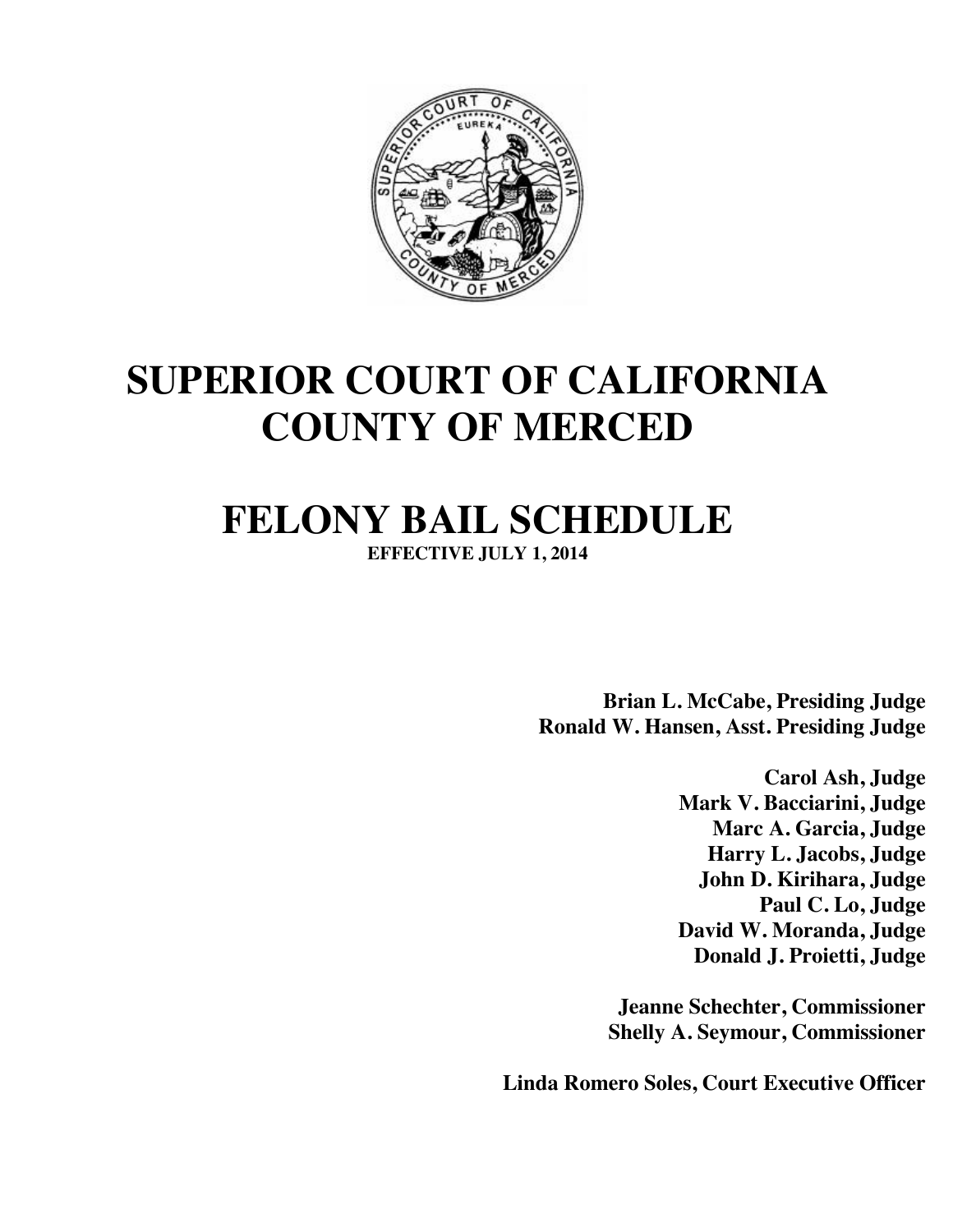## **MERCED COUNTY Felony Bail Schedule (Effective July 1, 2014)**

FOR ALL OFFENSES AND ENHANCEMENTS FOR WHICH NO PRESUMPTIVE BAIL IS SPECIFIED IN THIS SCHEDULE, THE PRESUMPTIVE BAIL SHALL BE SET ACCORDING TO STATE PRISON TOP TERM POTENTIAL:

| <b>TOP TERM 3 YEARS</b>   | 20,000    |
|---------------------------|-----------|
| <b>TOP TERM 4 YEARS</b>   | 25,000    |
| <b>TOP TERM 5 YEARS</b>   | 30,000    |
| <b>TOP TERM 6 YEARS</b>   | 35,000    |
| <b>TOP TERM 7 YEARS</b>   | 40,000    |
| <b>TOP TERM 8 YEARS</b>   | 45,000    |
| <b>TOP TERM 9 YEARS</b>   | 50,000    |
| <b>TOP TERM 10 YEARS</b>  | 55,000    |
| <b>TOP TERM 11 YEARS</b>  | 65,000    |
| <b>TOP TERM 12 YEARS</b>  | 70,000    |
| <b>TOP TERM 13 YEARS</b>  | 75,000    |
| <b>TOP TERM 14 YEARS</b>  | 80,000    |
| <b>TOP TERM 15 YEARS</b>  | 90,000    |
| <b>TOP TERM 16 YEARS</b>  | 100,000   |
| <b>ALL LIFE SENTENCES</b> | 1,000,000 |
|                           |           |

**A defendant arrested without a warrant and charged with more than one offense shall be entitled to release upon posting bail in a sum equal to the highest bail for any single offense except: (1) where there are separate victims or separate occasions, or (2) where separate sex acts are committed on the same victim and each may be punished separately. Attachment "A" should be completed by the officer booking the person arrested so appropriate bail can be determined by the booking officer.**

**The District Attorney is requested to complete Attachment B and attach to all felony complaints filed. If Attachment B is not completed and bail is set less than as set forth in the Bail Schedule good cause does not exist, by itself, to increase bail.**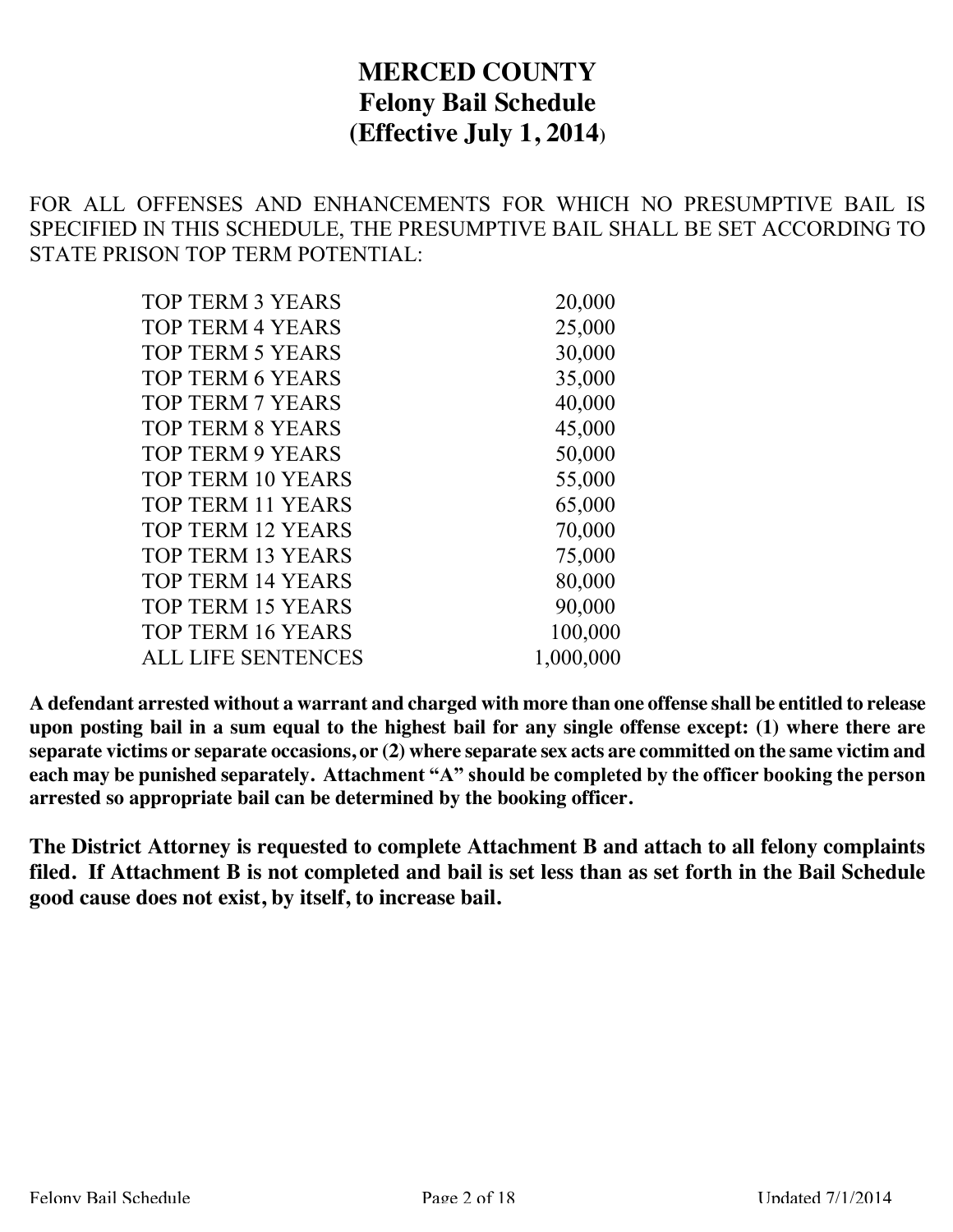# **MERCED COUNTY 2014 FELONY BAIL SCHEDULE**

### **Effective July 1, 2014**

| <b>SECTION</b>  | <u>PENAL CODE</u><br><b>OFFENSE</b>                                                                              | <b>PRESUMPTIVE</b><br><b>BAIL</b> |
|-----------------|------------------------------------------------------------------------------------------------------------------|-----------------------------------|
| 32              | <b>ACCESSORY</b>                                                                                                 | 50,000                            |
| 69              | RESISTING ARREST/THREATENING OFFICER                                                                             | 15,000                            |
| 76              | PREVENTING, DISSUADING, WITNESS FROM ATTENDANCE, TESTIFYING                                                      | 100,000                           |
| 115             | OFFERING FORGED/FALSE DOCUMENTS FOR FILING                                                                       | 10,000                            |
| 118             | <b>PERJURY</b>                                                                                                   | 25,000                            |
| 127             | SUBORNATION OF PERJURY                                                                                           | 25,000                            |
| 136.1(c)        | PREVENTING, DISSUADING WITNESS FROM ATTENDANCE, TESTIFYING                                                       | 100,000                           |
| 137(a)(b)       | <b>INFLUENCING TESTIMONY</b>                                                                                     | 100,000                           |
| 182             | CONSPIRACY                                                                                                       | (same as Substantive<br>offense)  |
| 186.11(a)(2)    | <b>AGGRAVATED WHITE COLLAR CRIME</b><br>(Enhancement adds 2, 3, or 5 years in prison)                            | 250,000                           |
| 186.11(a)(3)    | AGGRAVATED WHITE COLLAR CRIME<br>(Enhancement adds 2 years in prison)                                            | 100,000                           |
| 186.22(a)       | STREET TERRORISM ENFORCEMENT AND PREVENTION<br>(Participation in criminal street gang)                           | 50,000                            |
| 186.22(d)       | STREET TERRORISM ENFORCEMENT AND PREVENTION                                                                      | 50,000                            |
| 186.22(b)(1)(A) | STREET TERRORISM ENFORCEMENT AND PREVENTION<br>(Enhancement adds 2,3or 4 years)                                  | 50,000                            |
| 186.22(b)(1)(B) | STREET TERRORISM ENFORCEMENT AND PREVENTION<br>(Enhancement adds 5 years)                                        | 75,000                            |
| 186.22(b)(1)(C) | STREET TERRORISM ENFORCEMENT AND PREVENTION<br>(Enhancement adds 10 years)                                       | 100,000                           |
| 186.22(b)(4)    | STREET TERRORISM ENFORCEMENT AND PREVENTION<br>(Enhancement raises punishment to life with 15 year minimum)      | 250,000                           |
| 186.22(b)(5)    | STREET TERRORISM ENFORCEMENT AND PREVENTION<br>(Enhancement requires 15 year minimum on indeterminate sentences) | 250,000                           |
| 187             | MURDER WITH SPECIAL CIRCUMSTANCE                                                                                 | <b>NO BAIL</b>                    |
| 187             | ALL OTHER MURDER                                                                                                 | 1,000,000                         |
| 664/187         | ATTEMPTED MURDER                                                                                                 | 500,000                           |
| 191.5           | VEHICULAR HOMICIDE (DUI WITH GROSS NEGLIGENCE)                                                                   | 200,000                           |
| 192(a)          | MANSLAUGHTER-VOLUNTARY                                                                                           | 200,000                           |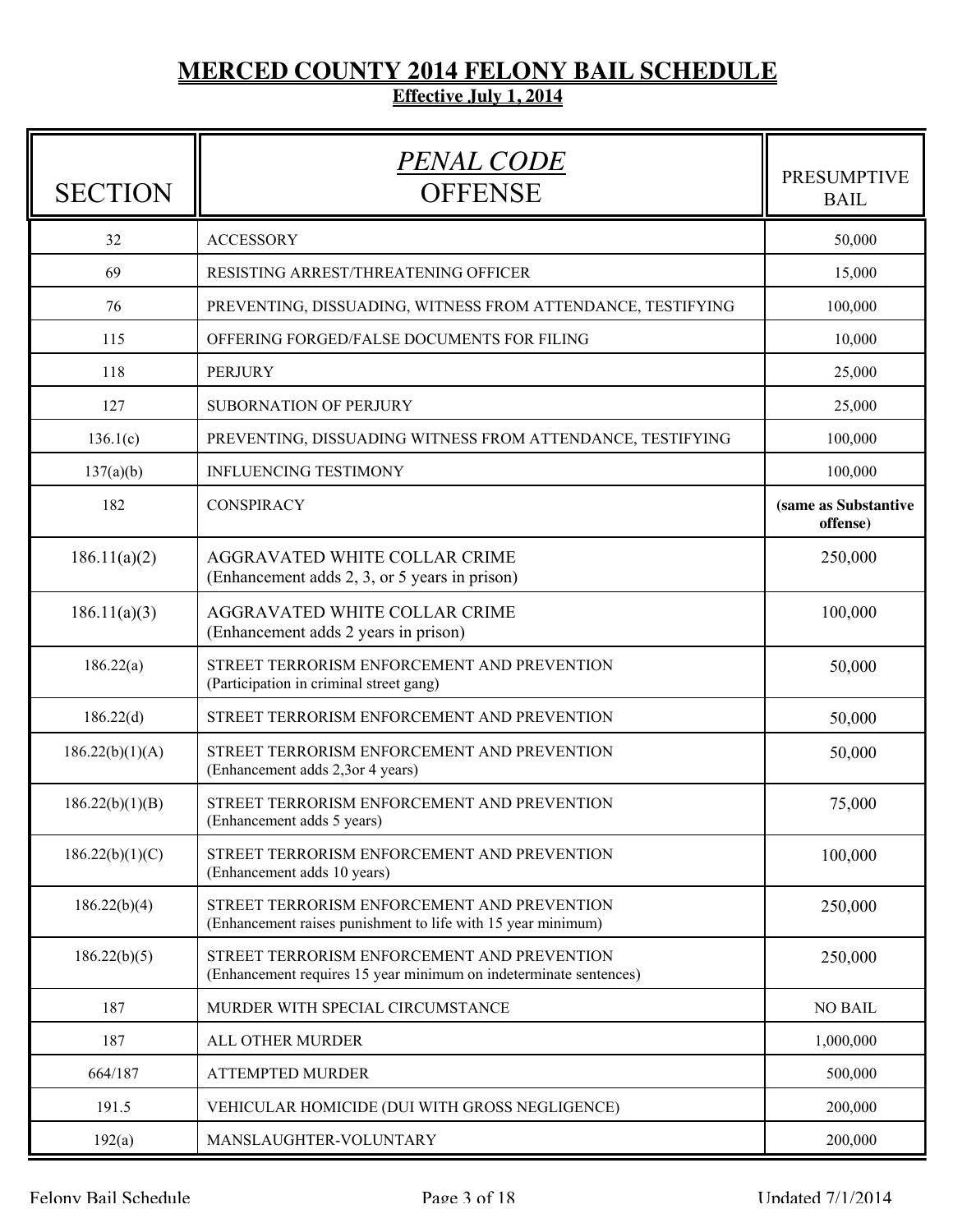| <b>SECTION</b> | <b>PENAL CODE</b><br><b>OFFENSE</b> (continued)                                                                         | <b>PRESUMPTIVE</b><br><b>BAIL</b> |
|----------------|-------------------------------------------------------------------------------------------------------------------------|-----------------------------------|
| 192(b)         | MANSLAUGHTER-INVOLUNTARY                                                                                                | 50,000                            |
| 192(c)(1)      | MANSLAUGHTER-DRIVING VEHICLE WITH GROSS NEGLIGENCE                                                                      | 60,000                            |
| 192(c)(3)      | VEHICULAR HOMICIDE (DUI WITHOUT GROSS NEGLIGENCE)                                                                       | 75,000                            |
| 203            | <b>MAYHEM</b>                                                                                                           | 100,000                           |
| 205            | <b>AGGRAVATED MAYHEM (LIFE)</b>                                                                                         | 500,000                           |
| 207            | <b>KIDNAPPING</b>                                                                                                       | 100,000                           |
| SEE 667.8(a)   | KIDNAPPING FOR PURPOSE OF FELONY SEXUAL OFFENSE                                                                         | 500,000                           |
| 207(b)         | KIDNAPPING VICTIM UNDER 14                                                                                              | 500,000                           |
| 209(b)         | KIDNAPPING FOR ROBBERY (LIFE)                                                                                           | 500,000                           |
| 209.5          | KIDNAPPING DURING A CARJACKING                                                                                          | 500,000                           |
| 210.5          | FALSE IMPRISONMENT-KIDNAP TO EVADE ARREST                                                                               | 100,000                           |
| 211            | ROBBERY-212.5(a) $1ST$ Degree                                                                                           | 100,000                           |
| 211            | ROBBERY-212.5(b)                                                                                                        | 50,000                            |
| 215            | CARJACKING                                                                                                              | 100,000                           |
| 219            | <b>TRAIN WRECKING (LIFE)</b>                                                                                            | 500,000                           |
| 219.1          | THROWING ROCKS OR MISSILES AT COMMON CARRIER/WITHOUT INJURY<br>THROWING ROCKS OR MISSILES AT COMMON CARRIER/WITH INJURY | 10,000<br>25,000                  |
| 220            | ASSAULT WITH INTENT TO COMMIT MAYHEM, RAPE, SODOMY, ORAL<br>COPULATION OR ANY VIOLATION OF P.C. SECTION 264.1, 288, 289 | (Same as Substantive<br>Offense)  |
| 222            | ADMINISTERING DRUGS TO AID FELONY                                                                                       | 15,000                            |
| 236            | <b>FALSE IMPRISONMENT</b>                                                                                               | 20,000                            |
| 241.1          | ASSAULT-UPON CUSTODIAL OFFICER                                                                                          | 20,000                            |
| 243            | BATTERY UPON A PEACE OFFICER OF FIREMAN<br>BATTERY WITH SERIOUS BODILY INJURY                                           | 25,000<br>50,000                  |
| 243.1          | BATTERY UPON CUSTODIAL OFFICER                                                                                          | 25,000                            |
| 243.4          | <b>SEXUAL BATTERY</b>                                                                                                   | 25,000                            |
| 245(a)(1)      | ASSAULT WITH DEADLY WEAPON OR FORCE LIKELY TO PRODUCE GREAT<br><b>BODILY INJURY</b>                                     | 30,000                            |
| 245(a)(2)      | ASSAULT WITH A FIREARM                                                                                                  | 50,000                            |
| 245(c)         | ASSAULT WITH DEADLY WEAPON OR FORCE LIKELY TO PRODUCE GREAT<br>BODILY INJURY UPON A PEACE OFFICER OR FIREMAN            | 75,000                            |
| 245(d)(1)      | ASSAULT WITH A FIREARM UPON A PEACE OFFICER OR FIREMAN                                                                  | 100,000                           |
| 245(d)(2)      | ASSAULT WITH A SEMI-AUTOMATIC RIFLE                                                                                     | 200,000                           |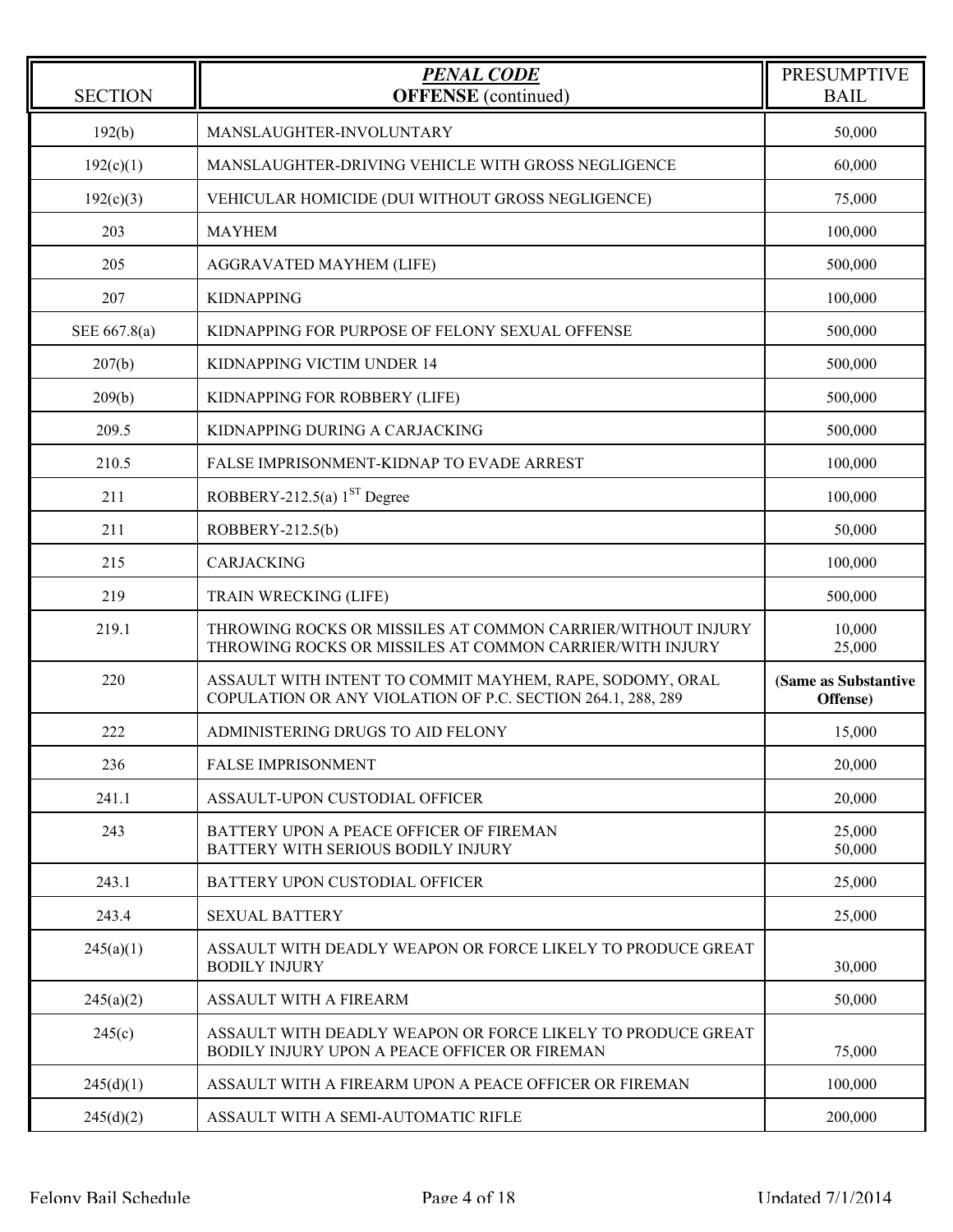| <b>SECTION</b>                                                                                                                                       | <b>PENAL CODE</b><br><b>OFFENSE</b> (continued)                                                                                                                                                                                                                                                                                | <b>PRESUMPTIVE</b><br><b>BAIL</b>                                                                                                        |
|------------------------------------------------------------------------------------------------------------------------------------------------------|--------------------------------------------------------------------------------------------------------------------------------------------------------------------------------------------------------------------------------------------------------------------------------------------------------------------------------|------------------------------------------------------------------------------------------------------------------------------------------|
| 246                                                                                                                                                  | SHOOTING AT INHABITED DWELLING, BUILDING, OCCUPIED MOTOR<br><b>VEHICLE</b>                                                                                                                                                                                                                                                     | 250,000                                                                                                                                  |
| 261<br>261(a)(1)<br>261(a)(2)<br>261(a)(3)<br>261(a)(4)<br>261(a)(5)<br>261(a)(6)<br>261(a)(7)                                                       | <b>RAPE</b><br>-Rape of person with mental defect or development disability $\dots\dots\dots$<br>-Rape by of use of controlled substance $\dots \dots \dots \dots \dots \dots \dots \dots \dots \dots$                                                                                                                         | 100,000<br>200,000<br>100,000<br>100,000<br>100,000<br>100,000<br>100,000                                                                |
| 261.5(d)                                                                                                                                             | UNLAWFUL SEXUAL INTERCOURSE                                                                                                                                                                                                                                                                                                    | 50,000                                                                                                                                   |
| 262                                                                                                                                                  | <b>SPOUSAL RAPE</b>                                                                                                                                                                                                                                                                                                            | 100,000                                                                                                                                  |
| 264.1                                                                                                                                                | RAPE IN CONCERT WITH FORCE AND VIOLENCE                                                                                                                                                                                                                                                                                        | 250,000                                                                                                                                  |
| 269                                                                                                                                                  | FORCIBLE SEX ACTS WITH CHILD UNDER 14 AND DEFENDANT 10 YEARS<br>OF AGE OLDER                                                                                                                                                                                                                                                   | 500,000                                                                                                                                  |
| 273(a)(1)                                                                                                                                            | CHILD MISTREATING LIKELY TO PRODUCE GREAT BODILY INJURY OR<br><b>DEATH</b>                                                                                                                                                                                                                                                     | 100,000                                                                                                                                  |
| 273(a)(b)                                                                                                                                            | ASSAULT ON CHILD RESULTING IN DEATH                                                                                                                                                                                                                                                                                            | 500,000                                                                                                                                  |
| 273(d)                                                                                                                                               | <b>CHILD BEATING</b>                                                                                                                                                                                                                                                                                                           | 100,000                                                                                                                                  |
| 273.5                                                                                                                                                | CORPORAL INJURY OF SPOUSE, COHABITANT OF OPPOSITE SEX, OR<br>MOTHER OR FATHER OF HIS OR HER CHILD                                                                                                                                                                                                                              | 50,000                                                                                                                                   |
| 273.5(e)                                                                                                                                             | <b>CORPORAL INJURY W/PRIOR</b>                                                                                                                                                                                                                                                                                                 | 100,000                                                                                                                                  |
| 278                                                                                                                                                  | <b>CHILD STEALING</b>                                                                                                                                                                                                                                                                                                          | 40,000                                                                                                                                   |
| 285                                                                                                                                                  | <b>INCEST</b>                                                                                                                                                                                                                                                                                                                  | 50,000                                                                                                                                   |
| 286<br>286(b)(1)<br>286(b)(2)<br>286(c)(1)<br>286(c)(2)<br>286(c)(3)<br>286(d)<br>286(e)<br>286(f)<br>286(g)<br>286(h)<br>286(i)<br>286(j)<br>286(k) | <b>SODOMY</b><br>-If victim under 14 and defendant more than 10 years older than victim<br>-If defendant compelled another by force, duress or threats of great bodily injury.<br>-If victim has mental defect or developmentally disability<br>-Victim has mental disability and both defendant and victim in mental hospital | 50,000<br>50,000<br>150,000<br>200,000<br>100,000<br>250,000<br>50,000<br>100,000<br>100,000<br>100,000<br>100,000<br>100,000<br>100,000 |
| 288(a)                                                                                                                                               | LEWD ACT WITH CHILD UNDER 14 YEARS                                                                                                                                                                                                                                                                                             | 150,000                                                                                                                                  |
| 288(b)                                                                                                                                               | LEWD ACT WITH CHILD UNDER 14 YEARS WITH FORCE                                                                                                                                                                                                                                                                                  | 200,000                                                                                                                                  |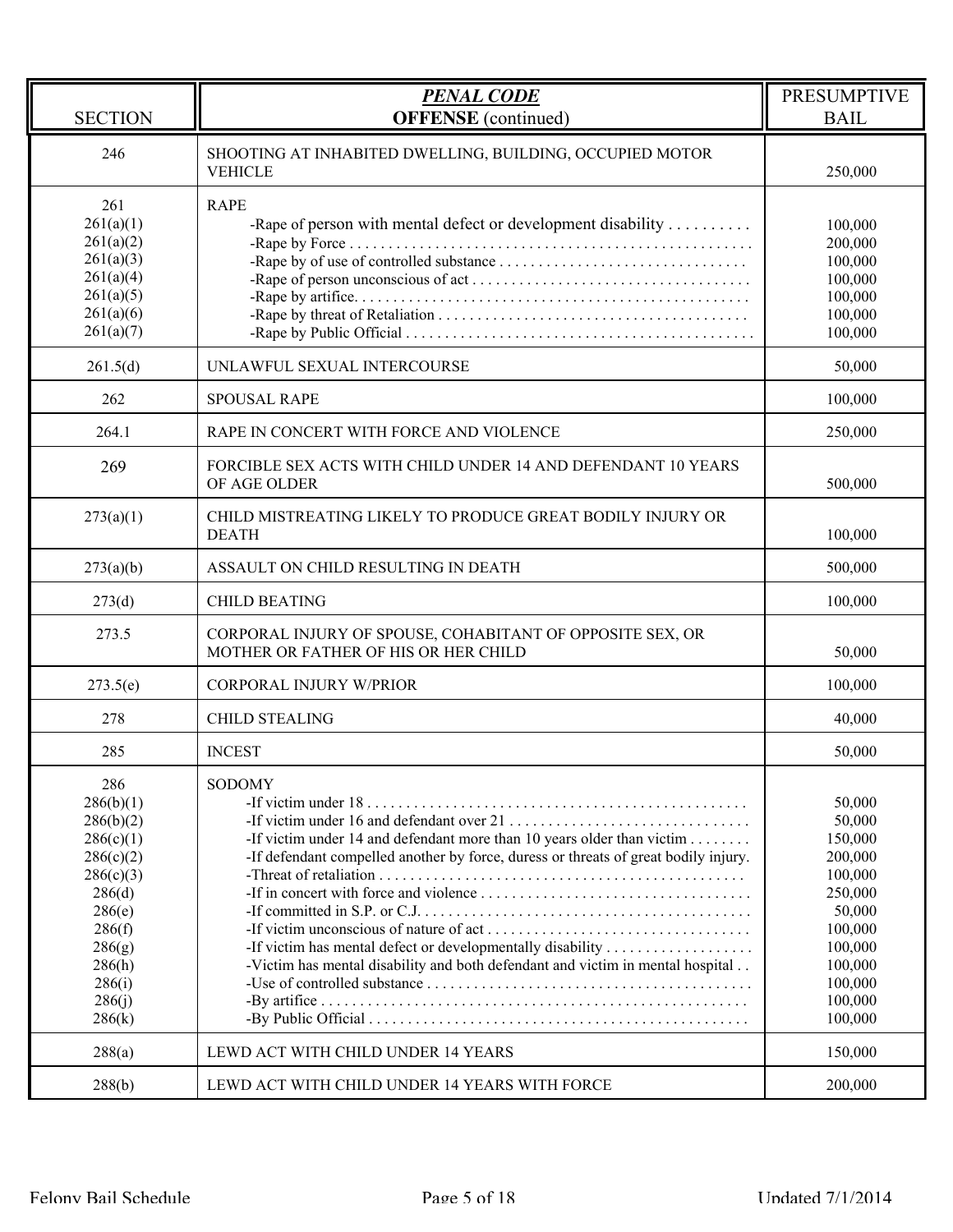|                                                                                                                                                                   | <b>PENAL CODE</b>                                                                                                                                                                                                                                              | <b>PRESUMPTIVE</b>                                                                                                                       |
|-------------------------------------------------------------------------------------------------------------------------------------------------------------------|----------------------------------------------------------------------------------------------------------------------------------------------------------------------------------------------------------------------------------------------------------------|------------------------------------------------------------------------------------------------------------------------------------------|
| <b>SECTION</b>                                                                                                                                                    | <b>OFFENSE</b> (continued)                                                                                                                                                                                                                                     | <b>BAIL</b>                                                                                                                              |
| 288<br>288a(b)(1)<br>288a(b)(2)<br>288a(c)(1)<br>288a(c)(2)<br>288a(c)(3)<br>288a(d)<br>288a(e)<br>288a(f)<br>288a(g)<br>288a(h)<br>288a(i)<br>288a(j)<br>288a(k) | ORAL COPULATION<br>-If victim under 14 and defendant more than 10 years older than victim<br>-If defendant compelled another to participate by force, duress or threats of great<br>-Victim has mental defect and both victim and defendant in mental hospital | 50,000<br>50,000<br>100,000<br>200,000<br>100,000<br>250,000<br>50,000<br>150,000<br>100,000<br>100,000<br>100,000<br>100,000<br>100,000 |
| 288.5                                                                                                                                                             | CONTINUOUS SEXUAL ABUSE OF A CHILD                                                                                                                                                                                                                             | 200,000                                                                                                                                  |
| 289<br>289(a)<br>289(a)(2)<br>289(b)<br>289(c)<br>289(d)<br>289(e)<br>289(f)<br>289(g)<br>289(h)<br>289(i)<br>289(j)                                              | PENETRATION BY FOREIGN OBJECT<br>-If victim has mental defect and both victim and defendant in mental hospital<br>-If victim under 14 and defendant more than 10 years older                                                                                   | 200,000<br>100,000<br>100,000<br>100,000<br>100,000<br>100,000<br>100,000<br>100,000<br>50,000<br>50,000<br>150,000                      |
| 314(1)                                                                                                                                                            | INDECENT EXPOSURE WITH PRIOR CONVICTION OF PC 288 OR 314(1)                                                                                                                                                                                                    | 20,000                                                                                                                                   |
| 368(b)                                                                                                                                                            | <b>ELDER ABUSE</b>                                                                                                                                                                                                                                             | 100,000                                                                                                                                  |
| 368(d)                                                                                                                                                            | THEFT/EMBEZZLEMENT FROM ELDER BY NON-CARETAKER                                                                                                                                                                                                                 | 100,000                                                                                                                                  |
| 368(e)                                                                                                                                                            | THEFT/EMBEZZLEMENT BY CARETAKER OF AN ELDER                                                                                                                                                                                                                    | 100,000                                                                                                                                  |
| 422                                                                                                                                                               | <b>TERRORIST THREATS</b>                                                                                                                                                                                                                                       | 50,000                                                                                                                                   |
| 451(a)                                                                                                                                                            | ARSON CAUSING GREAT BODILY INJURY                                                                                                                                                                                                                              | 100,000                                                                                                                                  |
| 451(b)                                                                                                                                                            | ARSON, INHABITED STRUCTURE                                                                                                                                                                                                                                     | 100,000                                                                                                                                  |
| 451(c)                                                                                                                                                            | ARSON, STRUCTURE OF FOREST LAND                                                                                                                                                                                                                                | 75,000                                                                                                                                   |
| 451(d)                                                                                                                                                            | ARSON, OTHER PROPERTY                                                                                                                                                                                                                                          | 50,000                                                                                                                                   |
| 453(a)                                                                                                                                                            | EXPLOSIVES, FLAMMABLE MATTER, POSSESSION                                                                                                                                                                                                                       | 50,000                                                                                                                                   |
| 453(b)                                                                                                                                                            | FIREBOMB, POSSESSION, MANUFACTURE, DISPOSAL                                                                                                                                                                                                                    | 50,000                                                                                                                                   |
| 459                                                                                                                                                               | BURGLARY-RESIDENTIAL<br><b>BURGLARY-ALL OTHERS</b>                                                                                                                                                                                                             | 50,000<br>15,000                                                                                                                         |
| 470                                                                                                                                                               | FORGERY, INTENT; DOCUMENTS OF VALUE; COUNTERFEITING SEAL;<br>UTTERING; FALSIFICATION OF RECORDS                                                                                                                                                                | 10,000                                                                                                                                   |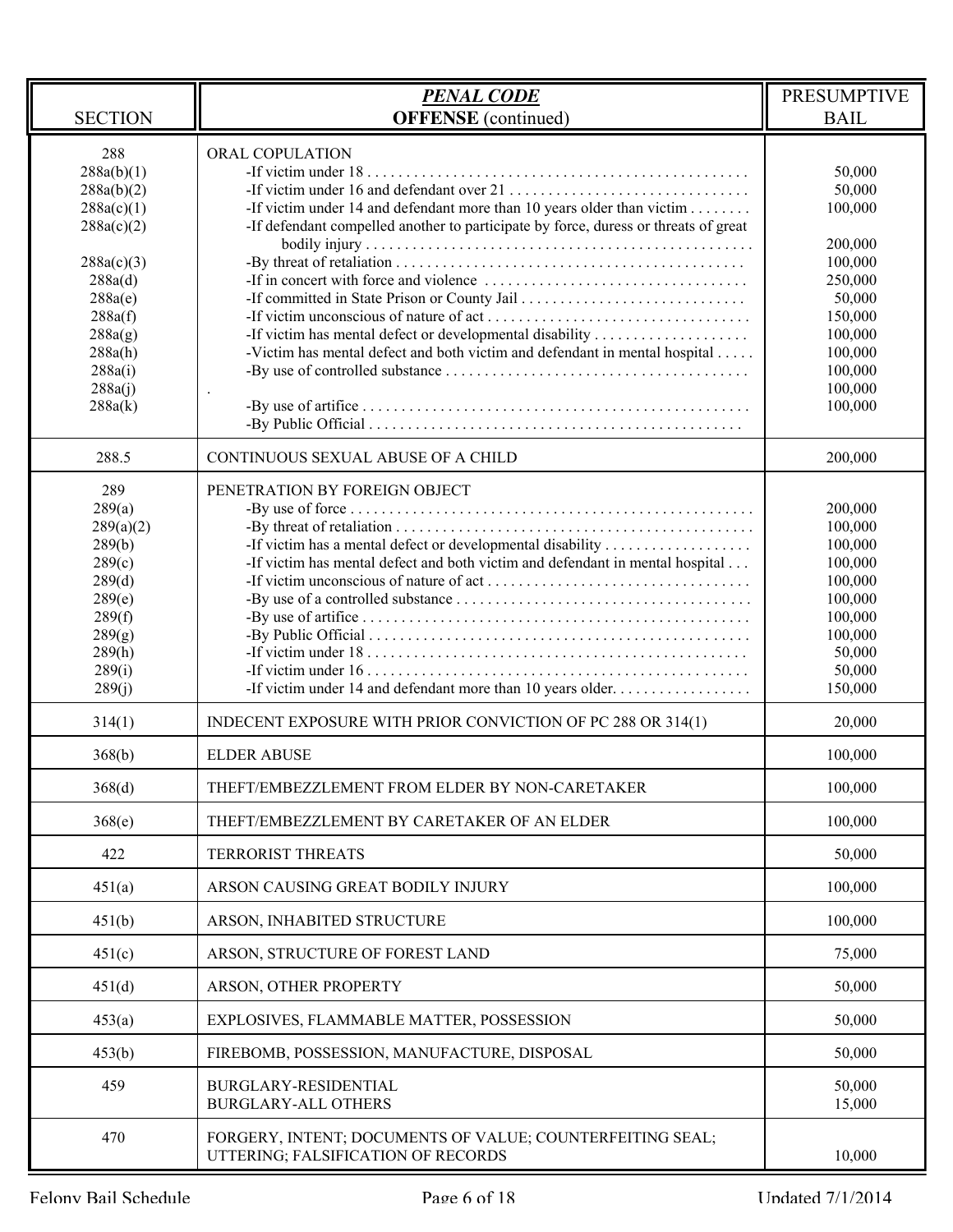| <b>SECTION</b> | <b>PENAL CODE</b><br><b>OFFENSE</b> (continued)                                                            | <b>PRESUMPTIVE</b><br><b>BAIL</b> |
|----------------|------------------------------------------------------------------------------------------------------------|-----------------------------------|
| 470a           | FORGERY OR COUNTERFEITING DRIVER'S LICENSE OR I.D. CARD                                                    | 10,000                            |
| 470b           | DISPLAYING OR POSSESSING FORGED DRIVER'S LICENSE OR I.D. CARD<br>WITH INTENT TO ACCOMPLISH A FORGERY       | 15,000                            |
| 471            | FORGERY, FALSE ENTRIES IN RECORDS RETURNS                                                                  | 10,000                            |
| 472            | FORGERY OR COUNTERFEITING OR SEALS; POSSESSION AND<br><b>CONCEALMENT</b>                                   | 10,000                            |
| 475            | FORGED BILLS OR NOTES, POSSESSION OR RECEIPT                                                               | 10,000                            |
| 475a           | FORGED CHECKS OR WARRANTS, POSSESSION                                                                      | 10,000                            |
| 476            | FICTITIOUS CHECKS, MAKING UTTERING                                                                         | 10,000                            |
| 476a           | <b>CHECKS N.S.F</b>                                                                                        | 5,000                             |
| 484f(1)        | CREDIT CARD, MAKE CARD PURPORTING TO BE                                                                    | 10,000                            |
| 484f(2)        | CREDIT CARD, SIGN FALSE NAME                                                                               | 10,000                            |
| 487            | <b>GRAND THEFT</b>                                                                                         | 20,000                            |
| 487h           | THEFT OF MOTOR VEHICLE                                                                                     | 40,000                            |
| 496            | RECEIVING STOLEN PROPERTY IF VALUE MORE THAN \$400<br>(Or amount received, whichever is higher)            | 10,000                            |
| 497            | STOLEN PROPERTY, BRINGING INTO STATE<br>(or amount stolen, whichever is higher)                            | 20,000                            |
| 502            | <b>COMPUTER FRAUD</b>                                                                                      | 25,000                            |
| 504(a)         | EMBEZZLEMENT, DISPOSAL OF PERSONAL PROPERTY UNDER LEASE OR<br>LIEN (or amount stolen, whichever is higher) | 10,000                            |
| 504(b)         | EMBEZZLEMENT OF PROCEEDS OF SALE OF SECURED PROPERTY<br>(or amount stolen, whichever is higher)            | 10,000                            |
| 505            | EMBEZZLEMENT BY BAILEE (or amount stolen, whichever is higher)                                             | 10,000                            |
| 506            | EMBEZZLEMENT, MISAPPROPRIATION BY TRUSTEE, CONTRACTOR<br>(or amount stolen, whichever is higher)           | 25,000                            |
| 514            | EMBEZZLEMENT OR DEFALCATION OF PUBLIC FUNDS                                                                | 20,000                            |
| 518, 519       | EXTORTION, NOT AMOUNTING TO ROBBERY                                                                        | 35,000                            |
| 522            | EXTORTION, OBTAINING SIGNATURE BY THREATS                                                                  | 50,000                            |
| 523            | EXTORTION, THREATENING LETTERS                                                                             | 35,000                            |
| 529            | <b>FALSE PERSONATION OF ANOTHER</b>                                                                        | 15,000                            |
| 530.5          | <b>IDENTITY THEFT</b>                                                                                      | 50,000                            |
| 532            | <b>FALSE PRETENSES</b>                                                                                     | 20,000                            |
| 548            | DEFRAUDING INSURER (or amount taken, whichever is greater)                                                 | 25,000                            |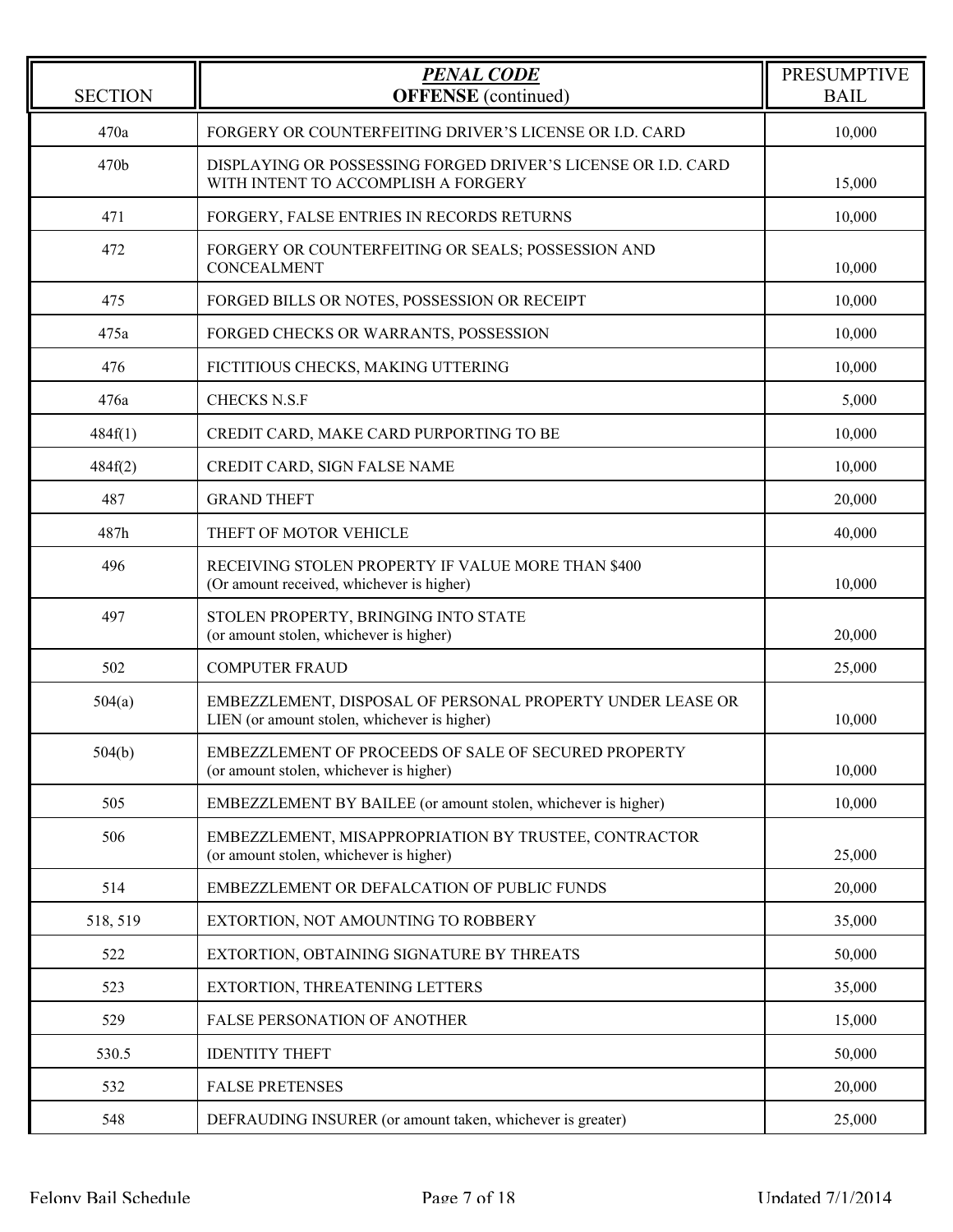| <b>SECTION</b> | <b>PENAL CODE</b><br><b>OFFENSE</b> (continued)                                                                                                                                           | <b>PRESUMPTIVE</b><br><b>BAIL</b> |
|----------------|-------------------------------------------------------------------------------------------------------------------------------------------------------------------------------------------|-----------------------------------|
| 549.3          | <b>CHURCH VANDALISM</b>                                                                                                                                                                   | 50,000                            |
| 646.9          | <b>STALKING</b>                                                                                                                                                                           | 150,000                           |
| 653f(a)        | <b>SOLICIT MURDER</b>                                                                                                                                                                     | 500,000                           |
| 653f(b)        | SOLICIT RAPE, ETC.                                                                                                                                                                        | 50,000                            |
| 664(1)         | ATTEMPT (where completed crime punishable by state prison)<br>*same as substantive offense except for attempted murder - which is \$500,000                                               |                                   |
| 666            | PETTY THEFT WITH PRIOR CONVICTION ON WHICH TIME WAS SERVED                                                                                                                                | 15,000                            |
| 4501           | ASSAULT WITH DEADLY WEAPON BY PRISON INMATE                                                                                                                                               | 25,000                            |
| 4501.5         | BATTERY ON NON-INMATE BY PRISON INMATE                                                                                                                                                    | 15,000                            |
| 4502           | POSSESSION OF DEADLY WEAPON BY PRISON INMATE                                                                                                                                              | 15,000                            |
| 4503           | HOLDING OF HOSTAGES BY PRISON INMATE                                                                                                                                                      | 100,000                           |
| 4530(a)        | ESCAPE, ATTEMPTED ESCAPE FROM PRISON WITH FORCE OR VIOLENCE                                                                                                                               | <b>NO BAIL</b>                    |
| 4530(b)        | ESCAPE, ATTEMPTED ESCAPE FROM PRISON WITHOUT FORCE OR<br><b>VIOLENCE</b>                                                                                                                  | <b>NO BAIL</b>                    |
| 4532(a)        | ESCAPE, ATTEMPTED ESCAPE BY MISDEMEANANT, INEBRIATE, OR<br>PERSON ON WORK FURLOUGH FROM JAIL, INDUSTRIAL FARM, ETC<br>(CONVICTED)<br>(NOT CONVICTED, Plus bail amount on original charge) | <b>NO BAIL</b><br>100,000         |
| 4532(b)        | ESCAPE, ATTEMPTED ESCAPE BY FELON FROM JAIL, INDUSTRIAL FARM,<br>ETC. (CONVICTED)<br>(NOT CONVICTED, Plus bail amount on original charge)                                                 | <b>NO BAIL</b><br>100,000         |
| 4574           | SMUGGLING WEAPON INTO JAIL OR PRISON                                                                                                                                                      | 100,000                           |
| 18710(a)       | POSSESSION OF DESTRUCTIVE DEVICE                                                                                                                                                          | 50,000                            |
| 18715(a)       | POSSESS DESTRUCTIVE DEVICE-PBLC/PRVT HABITAT                                                                                                                                              | 250,000                           |
| 18720          | POSSESSION OF MATERIALS WITH INTENT TO MAKE DESTRUCTIVE<br>DEVICE OR EXPLOSIVE                                                                                                            | 250,000                           |
| 18720          | POSSESS MARTERIAL-INTENT MAKE DESTRUCT DEVICE                                                                                                                                             | 250,000                           |
| 18725          | PLACING DESTRUCTIVE DEVICE-PUBLIC TRANSPORT                                                                                                                                               | 500,000                           |
| 18730          | SELL/TRANSPORT DESTRUCTIVE DEVICE                                                                                                                                                         | 100,000                           |
| 18740          | POSS/EXPLODING DESTRUCTIVE DEVICE-INTENT TO INJURE                                                                                                                                        | 500,000                           |
| 18745          | EXPLODING DESTRUCTIVE DEVICE-INTENT TO MURDER                                                                                                                                             | <b>NO BAIL</b>                    |
| 18750          | EXPLODING DESTRUCTIVE DEVICE CAUSING GBI                                                                                                                                                  | 500,000                           |
| 18755(a)       | EXPLODING DESTRUCTIVE DEVICE CAUSING DEATH                                                                                                                                                | <b>NO BAIL</b>                    |
| 18755(b)       | EXPLODING DESTRUCTIVE DECIVE CAUSING GBI                                                                                                                                                  | 1,000,000                         |
| 19100          | CARRY CONCEALED EXPLOSIVE                                                                                                                                                                 | 50,000                            |
| 19200(a)       | CERTAIN METAL HANDGRENADES-SELL/POSSESS/MANUF                                                                                                                                             | 50,000                            |
| 20310          | AIR GAUGE KNIFE-SELL/POSSESS MANUF                                                                                                                                                        | 50,000                            |
|                | <b>PENAL CODE</b>                                                                                                                                                                         | <b>PRESUMPTIVE</b>                |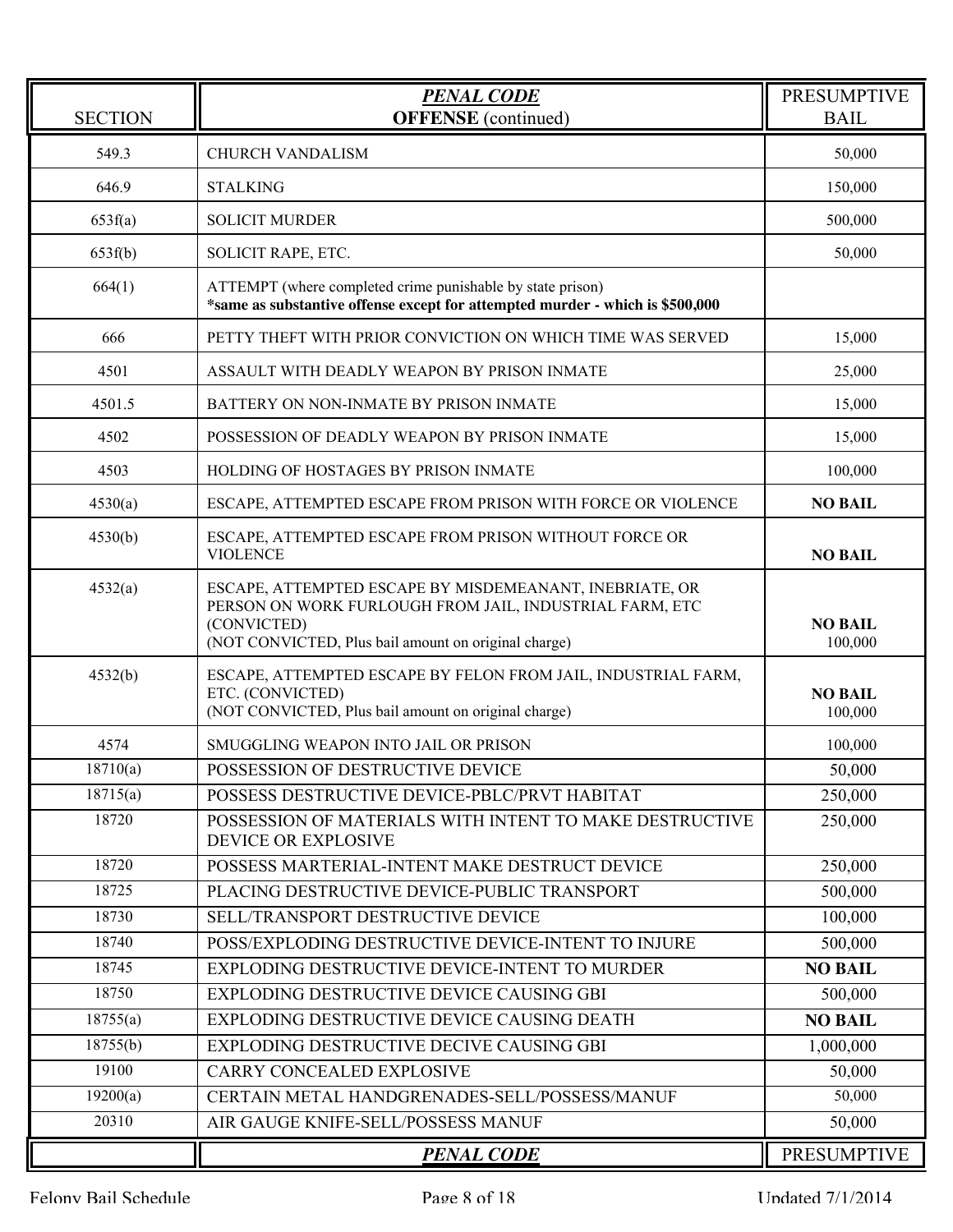| <b>SECTION</b>           | <b>OFFENSE</b> (continued)                     | <b>BAIL</b> |
|--------------------------|------------------------------------------------|-------------|
| 20410                    | BELT BUCKLE KNIFE-SELL/POSSESS/MANUF           | 50,000      |
| 20510                    | CANE SWORD-SELL/POSSESS/MANUF                  | 50,000      |
| 20610                    | LIPSTICK CASE KNIFE-SELL/POSSESS/MANUF         | 50,000      |
| 20710                    | SHOBI-ZUE-SELL/POSSESS/MANUF                   | 50,000      |
| 20910                    | WRITING PEN KNIFE-SELL/POSSESS/MANUF           | 50,000      |
| 21110                    | <b>BALLISTIC KNIFE-SELL/POSSESS/MANUF</b>      | 50,000      |
| 21310                    | DIRK OR DAGGER-SELL/POSSESS/MANUF              | 20,000      |
| 21810                    | METAL KNUCKLES-SELL/POSSESS/MANUF              | 20,000      |
| 22010                    | NUNCHAKU-SELL/POSSESS/MANUF                    | 20,000      |
| 22210                    | BILLY/BLACKJACK/SANDBAG/SANDCLUB/SAP/SLUNGSHO  | 20,000      |
| 22210                    | LEADED CANE-SELL/POSSESS/MANUF                 | 20,000      |
| 22410                    | SHURIKEN-SELL/POSSESS/MANUF                    | 20,000      |
| 24310                    | CAMOUFLAGING FIREARM CONTAINER-SELL/POSSESS    | 50,000      |
| 24410                    | CANE GUN-SELL/POSSESS/MANUF                    | 50,000      |
| 24510                    | FIREARM NOT RECOGNIZABLE AS FIREARM            | 50,000      |
| 24610                    | UNDETECTABLE FIREARM-SELL/POSSESS/MANUF        | 50,000      |
| 24710                    | WALLET GUN-SELL/POSSESS/MANUF                  | 50,000      |
| 25400(c)(1)              | CONV FELON-CARRY CONCEALED FIREARM             | 100,000     |
| 25400(c)(2)              | CARRY CONCEALED STOLEN WEAPON                  | 50,000      |
| 25400(c)(3)              | <b>CCW:ACTIVE STREET GANG</b>                  | 100,000     |
| 25400(c)(4)              | CARRY CONCEALED WEAPON: PORHIBITED CLASS/UNLAW | 50,000      |
| 25400(c)(6)              | CONCEALED FIREARM-NOT REGISTERED OWNER         | 50,000      |
| $\overline{25850(c)(1)}$ | CARRY LOADED FIREARM-PRIOR FELONY CONVICTION   | 100,000     |
| 25850(c)(2)              | CARRY LOADED FIREARM-STOLEN FIREARM            | 100,000     |
| 25850(c)(3)              | CARRY LOADED FIREARM-CRIMINAL STREET GANG      | 100,000     |
| 25850(c)(4)              | CARRY LOADED FIREARM-NOT IN LAWFUL POSSESSION  | 50,000      |
| 25850(c)(5)              | CARRY A LOADED FIREARM-PRIOR CONVICTION        | 100,000     |
| 25850(c)(6)              | CARRY A LOADED FIREARM-NOT REGISTERED OWNER    | 50,000      |
| 26100(b)                 | PERMIT OTHER-DISCHARGE FIREARM FROM VEHICLE    | 50,000      |
| 26100(c)                 | MALICIOUSLY SHOOT FROM VEHCILE AT PERSON       | 250,000     |
| 26100(d)                 | MALICIOULSY DISCHARGE FIREARM FROM VEHICLE     | 250,000     |
| 29800(a)(1)              | FELON IN POSSESSION OF FIREARM                 | 100,000     |
| 29800(b)                 | POSS FIREARM -ADULT COURT FEL CONV WHILE MINOR | 50,000      |
| 29805                    | <b>10-YEAR FIREARM PROHIBITION</b>             | 50,000      |
| 29815(a)                 | FIREARM POSSESSION-VIOLATION OF PROBATION      | 50,000      |
| 29820(b)                 | FIREARM POSSESSION PROHIBITED PRIOR TO AGE 30  | 50,000      |
| 29825(a)                 | PURCHASE/RECEIVE FIREARM-RESTRAINING ORDER     | 50,000      |
| 29900(a)(1)              | FIREARM POSSESSION-VIOLENT FELON               | 100,000     |
| 29900(b)(1)              | POSSESS FIREARM-JUVNILE WARD-VIOLENT FELONY    | 50,000      |
| 30210(a)                 | FLECHETTE DART-POSSESS/SELL/MANUF              | 50,000      |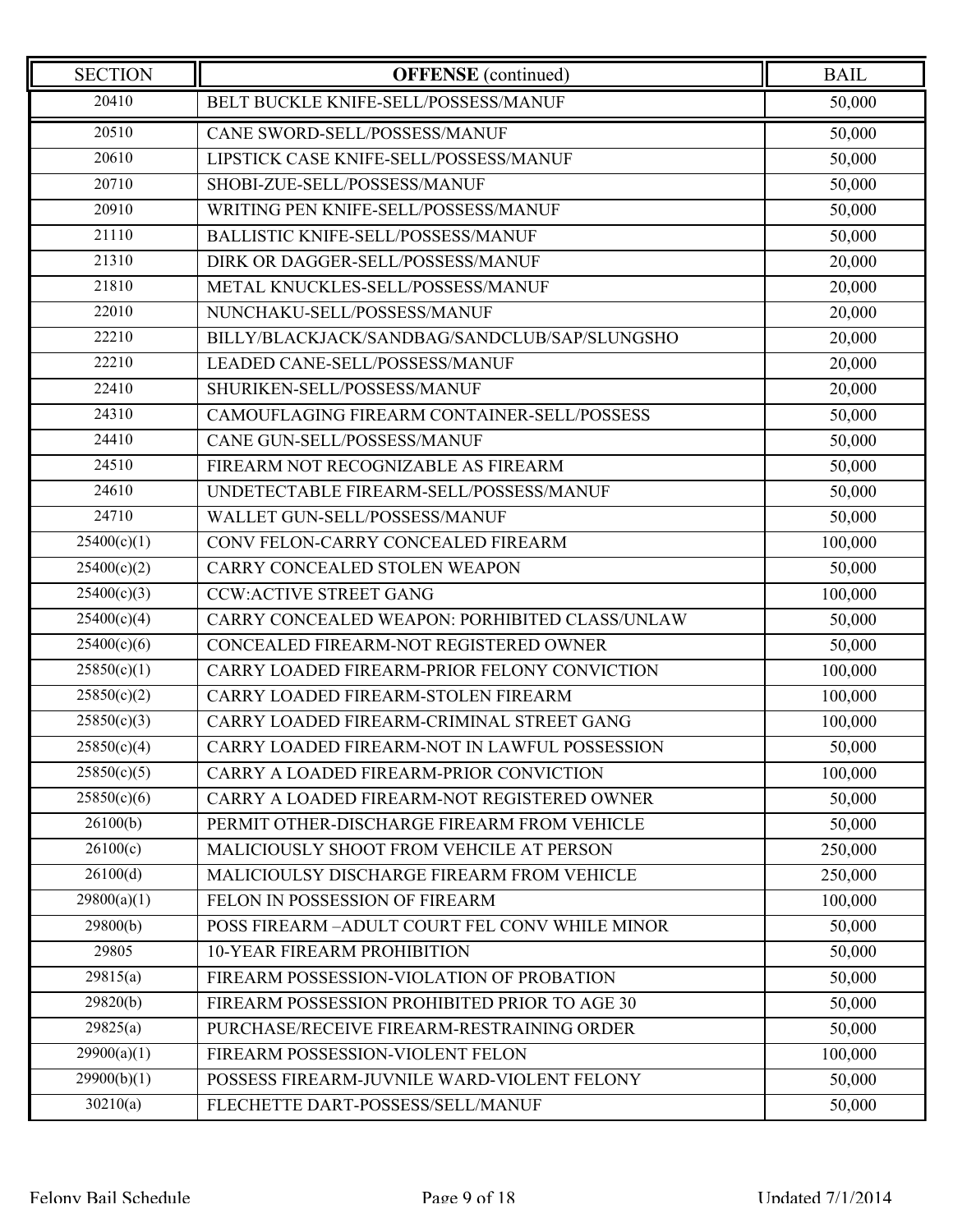| <b>SECTION</b> | <b>PENAL CODE</b><br><b>OFFENSE</b> (continued) | <b>PRESUMPTIVE</b><br><b>BAIL</b> |
|----------------|-------------------------------------------------|-----------------------------------|
| 30210(b)       | BULLET WITH EXPOLSIVE AGENT-POSSESS/MANUF       | 50,000                            |
| 30305(a)(1)    | PERSON PROHIBITED IN POSSESSION OF AMMUNITION   | 50,000                            |
| 30305(b)       | POSSESSION OF AMMO BY ENJOINED GANG MEMBER      | 100,000                           |
| 31500          | UNCONVENTIONAL PISTOL-SELL/MANUF                | 50,000                            |
| 32310          | LARGE CAPACITY MAGAZINE-SELL/MANUF              | 50,000                            |
| 32900          | MULTIBURST TRIGGER ACTIVATOR-POSSESS/SELL/MANUF | 50,000                            |
| 33215          | SELL/POSSESS SHORT-BARRELED RIFLE/SHOTGUN       | 50,000                            |

| <b>SECTION</b> | <b>BUSINESS AND PROFESSIONAL CODE</b><br><b>OFFENSE</b>                                | <b>PRESUMPTIVE</b><br><b>BAIL</b> |
|----------------|----------------------------------------------------------------------------------------|-----------------------------------|
| 4234           | DANGEROUS DRUGS, MINOR AS AGENT                                                        | 10,000                            |
| 4390           | DANGEROUS DRUGS, FORGERY OR PRESCRIPTION, POSSESSION SECURED<br>BY FORGED PRESCRIPTION | 10.000                            |

| <b>SECTION</b> | <b>CORPORATIONS CODE</b><br><b>OFFENSE</b>     | <b>PRESUMPTIVE</b><br><b>BAIL</b> |
|----------------|------------------------------------------------|-----------------------------------|
| 25400          | <b>CHURNING</b>                                | 15,000                            |
| 25401          | SALE OR OFFER OF SECURITY BY MISREPRESENTATION | 15,000                            |
| 25402          | <b>INSIDER TRADING</b>                         | 15,000                            |
| 25541          | <b>SECURITIES FRAUD</b>                        | 15,000                            |
| 29550(b)       | FRAUD IN VIOLATION CORP. C. 29536              | 10.000                            |

| <b>SECTION</b> | <b>ELECTIONS CODE</b><br><b>OFFENSE</b>    | <b>PRESUMPTIVE</b><br><b>BAIL</b> |
|----------------|--------------------------------------------|-----------------------------------|
| 29645          | TAMPERING WITH VOTING MACHINE              | 10,000                            |
| 29646          | FORGING OR COUNTERFEITING ELECTION RETURNS | 10,000                            |
| 29655          | UNLAWFULLY ACTING AS ELECTION OFFICER      | 10,000                            |
| 29733          | SIGNING NAME OF ANOTHER                    | 10,000                            |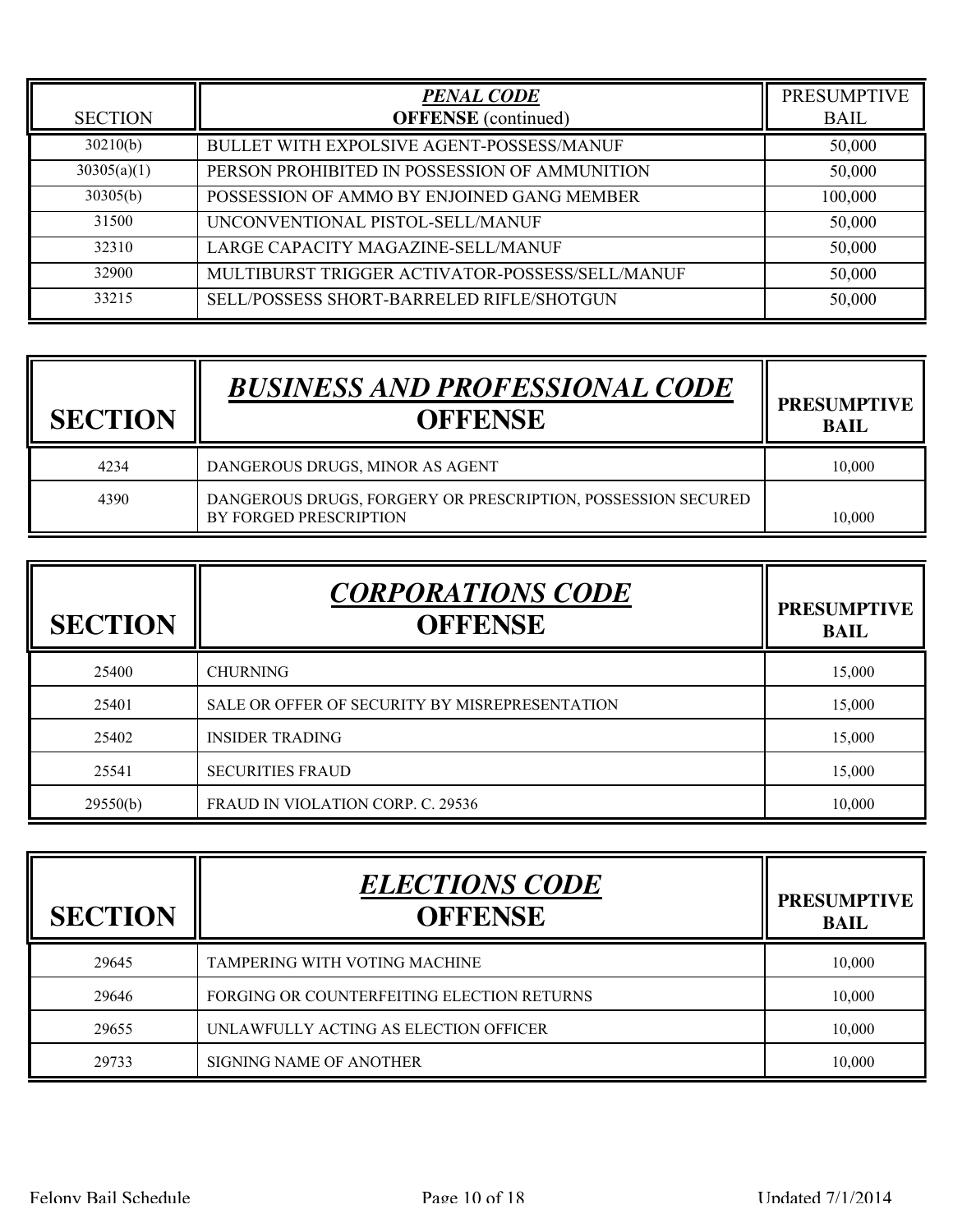| <b>SECTION</b> | <b>FINANCE CODE</b><br><b>OFFENSE</b>                           | <b>PRESUMPTIVE</b><br><b>BAIL</b> |
|----------------|-----------------------------------------------------------------|-----------------------------------|
| 3531           | <b>CORPORATE EMBEZZLEMENT</b>                                   | 10,000                            |
| 5302(b)        | VIOLATION OF COMMISSIONER'S ORDER UNDER FINANCE CODE 8201       | 10,000                            |
| 5303           | MAKING FALSE ENTRY, ETC, IN RECORDS WITH INTENT TO DECEIVE      | 10,000                            |
| 5304           | BRIBERY OR EXTORTION OVER \$1,000 REGARDING SAVINGS ASSOCIATION | 10,000                            |
| 5305           | MISAPPLICATION OF SAVINGS ASSOCIATION ASSETS OVER \$100         | 10,000                            |
| 5306           | EXECUTING SCHEME TO DEFRAUD SAVINGS ASSOCIATION                 | 10.000                            |

| <b>SECTION</b> | <b>GOVERNMENT CODE</b><br><b>OFFENSE</b>               | <b>PRESUMPTIVE</b><br><b>BAIL</b> |
|----------------|--------------------------------------------------------|-----------------------------------|
| 6200           | DESTROYING/ALTERING RECORD BY CUSTODIAN OF RECORDS     | 10,000                            |
| 9130.5         | MAKING KNOWINGLY FALSE CLAIM ON STATE CONTINGENCE FUND | 10,000                            |

| <b>SECTION</b>  | <b>HEALTH AND SAFETY CODE</b><br><b>OFFENSE</b>                                                                                                                                                                 | <b>PRESUMPTIVE</b><br><b>BAIL</b>                                                       |
|-----------------|-----------------------------------------------------------------------------------------------------------------------------------------------------------------------------------------------------------------|-----------------------------------------------------------------------------------------|
| 11054-11058     | CONTROLLED SUBSTANCES DEFINED: SCHEDULES I, II, III, IV, V                                                                                                                                                      | 10,000                                                                                  |
| 11152,<br>11153 | CONTROLLED SUBSTANCES, WRITING, DISPENSING PRESCRIPTION                                                                                                                                                         | 10,000                                                                                  |
| 11154,<br>11155 | CONTROLLED SUBSTANCES, PRESCRIBING, ADMINISTERING, FURNISHING                                                                                                                                                   | 10,000                                                                                  |
| 11156           | CONTROLLED SUBSTANCES, PRESCRIBING, ADMINISTERING, FURNISHING<br><b>TO ADDICT</b>                                                                                                                               | 10,000                                                                                  |
| 11162.5         | COUNTERFEITING PRESCRIPTION BLANK                                                                                                                                                                               | 10,000                                                                                  |
| 11350           | ILLEGAL POSSESSION OF CERTAIN SPECIFIC OR CLASSIFIED<br><b>CONTROLLED SUBSTANCES</b>                                                                                                                            | 10,000                                                                                  |
| 11351           | POSSESSION OR PURCHASE FOR SALE OF CERTAIN SPECIFIC OR<br><b>CLASSIFIED CONTROLLED SUBSTANCES</b><br>If over 6 oz. of substance is involved $\dots \dots \dots \dots \dots \dots \dots \dots \dots \dots \dots$ | 15,000<br>20,000<br>30,000<br>100,000<br>500,000<br>1,000,000<br>2,000,000<br>5,000,000 |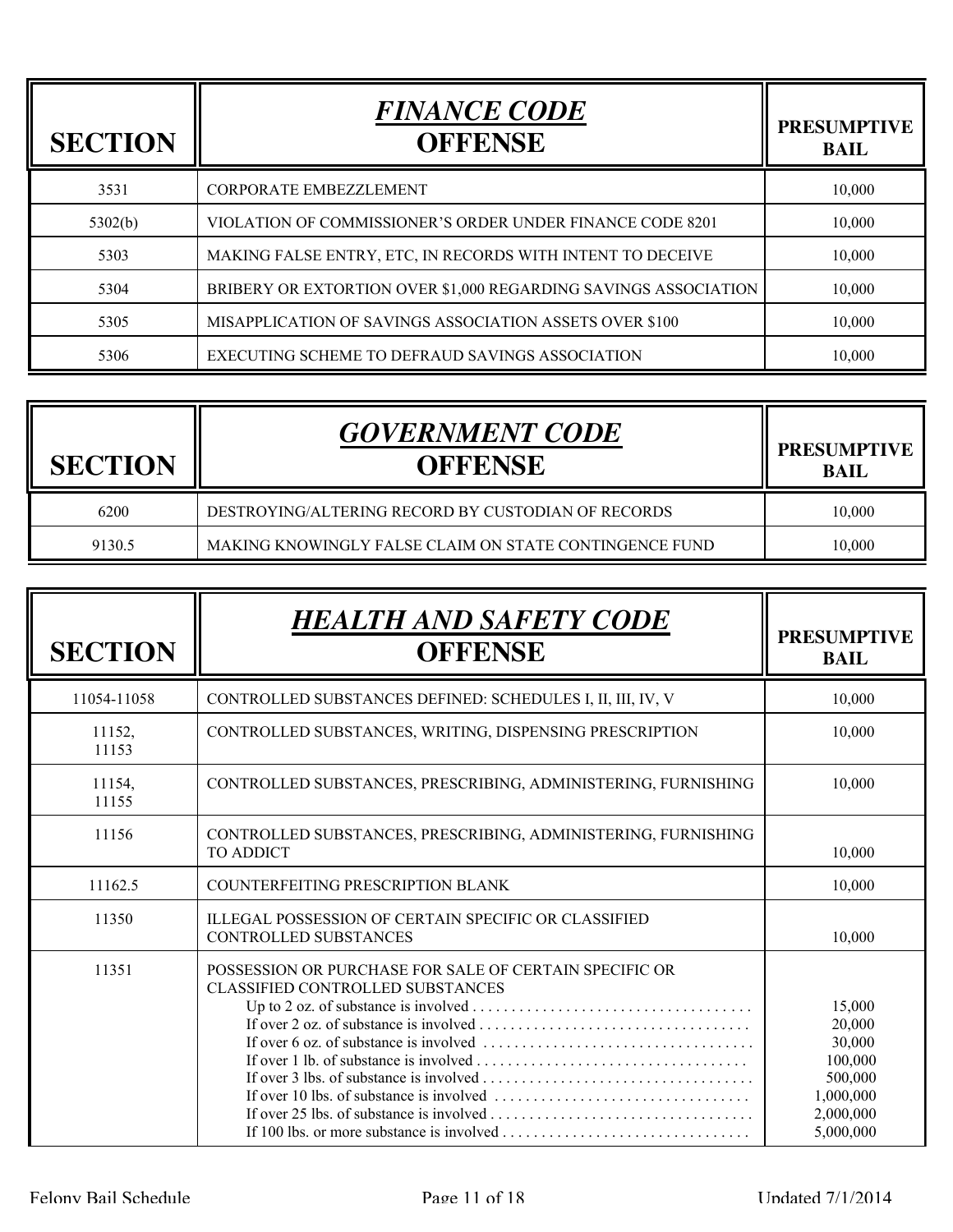| <b>SECTION</b> | <b>HEALTH AND SAFETY CODE</b><br><b>OFFENSE</b> (continued)                                                                                          | <b>PRESUMPTIVE</b><br><b>BAIL</b>                                                       |
|----------------|------------------------------------------------------------------------------------------------------------------------------------------------------|-----------------------------------------------------------------------------------------|
| 11351.5        | POSSESSION OR PURCHASE FOR SALE OF COCAINE BASE                                                                                                      | 20,000<br>25,000<br>30,000<br>100,000<br>500,000<br>1,000,000<br>2,000,000<br>5,000,000 |
| 11352          | ILLEGAL TRANSPORTATION, SALE, FURNISHING OF CERTAIN SPECIFIC OR<br>CLASSIFIED CONTROLLED SUBSTANCES                                                  | 20,000<br>25,000<br>30,000<br>100,000<br>500,000<br>1,000,000<br>2,000,000<br>5,000,000 |
| 11353          | PERSON 18 YRS. OR OVER USING MINOR IN SALE, TRANSPORTATION OR<br>GIVING TO A MINOR CERTAIN SPECIFIC OR CLASSIFIED CONTROLLED<br><b>SUBSTANCES</b>    | 40,000<br>50,000<br>100,000<br>500,000<br>1,000,000<br>2,000,000<br>5,000,000           |
| 11353.5        | ADULT PREPARING TO SELL TO MINOR DRUGS OR NARCOTICS                                                                                                  | 40,000<br>50,000<br>100,000<br>500,000<br>1,000,000<br>2,000,000<br>5,000,000           |
| 11354          | PERSON UNDER 18 YEARS USING MINOR IN SALE, TRANSPORTATION, OR<br>GIVING TO A MINOR CERTAIN SPECIFIC OR CLASSIFIED SUBSTANCES                         | 15,000<br>20,000<br>30,000<br>100,000<br>500,000<br>1,000,000<br>2,000,000<br>5,000,000 |
| 11355          | SALE OR FURNISHING SUBSTANCE FALSELY REPRESENTED AS<br>CONTROLLED SUBSTANCE, WITH RESPECT TO CERTAIN SPECIFIC OR<br>CLASSIFIED CONTROLLED SUBSTANCES | 10,000                                                                                  |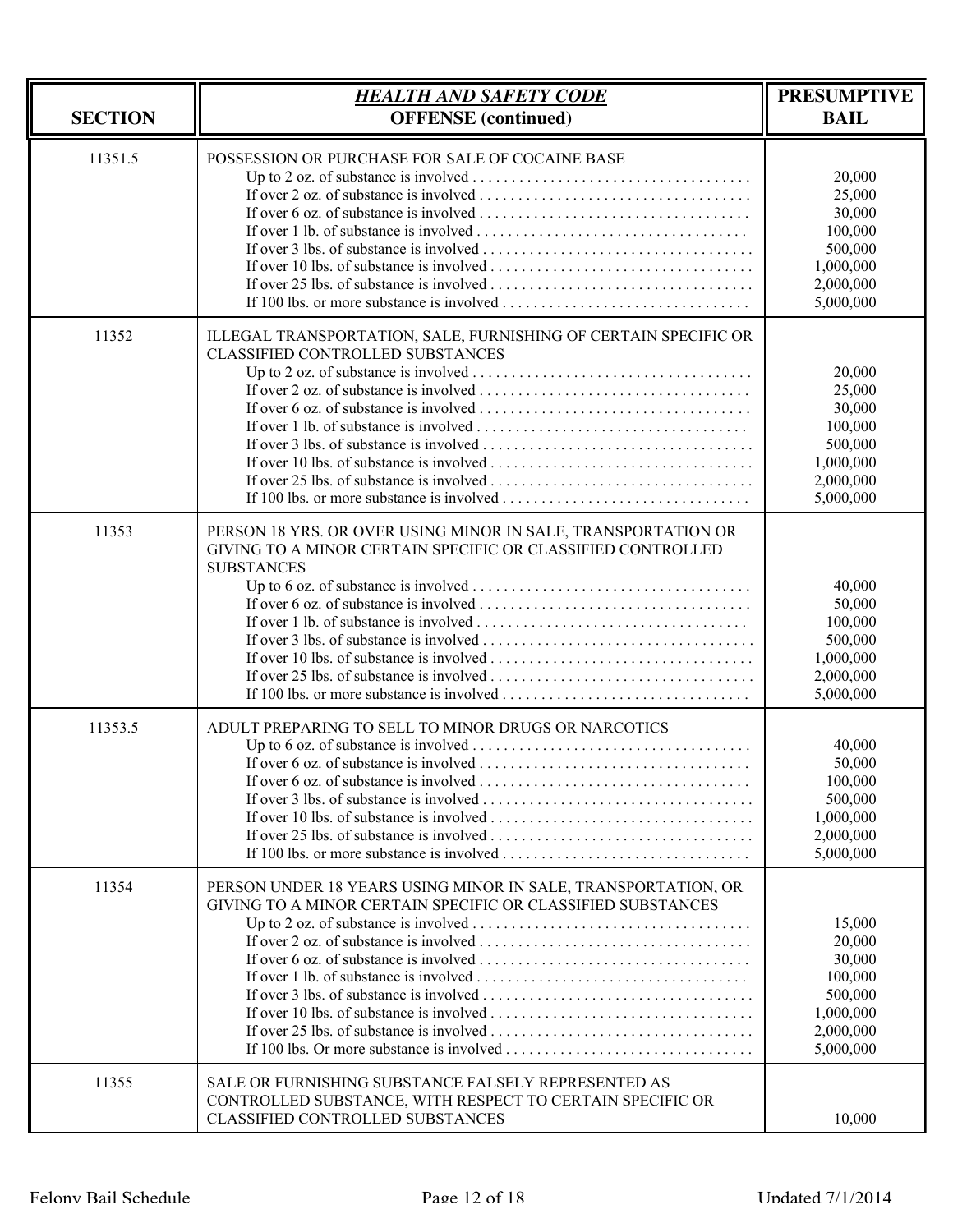| <b>SECTION</b> | <b>HEALTH AND SAFETY CODE</b><br><b>OFFENSE</b> (continued)                                            | <b>PRESUMPTIVE</b><br><b>BAIL</b>                                    |
|----------------|--------------------------------------------------------------------------------------------------------|----------------------------------------------------------------------|
| 11357          | MARIJUANA, POSSESSION                                                                                  | 10,000                                                               |
| 11357(a)       | CONCENTRATED CANNABIS-FELONY                                                                           | 10,000                                                               |
| 11358          | MARIJUANA: CULTIVATE, PROCESS                                                                          | 10,000<br>15,000<br>50,000                                           |
| 11359          | MARIJUANA, POSSESSION FOR SALE                                                                         | 10,000<br>12,500<br>15,000<br>20,000<br>50,000                       |
| 11360(a)       | MARIJUANA: TRANSPORTATION, SALE, FURNISHING                                                            | 10,000<br>17,500<br>20,000<br>30,000<br>50,000                       |
| 11361          | MARIJUANA: PERSON 18 YEARS OR OVER USING MINOR IN SALE,<br>TRANSPORTATION, GIVING TO MINOR             | 30,000<br>35,500<br>40,000<br>50,000                                 |
| 11363          | PEYOTE: CULTIVATING, PROCESSING                                                                        | 20,000                                                               |
| 11366          | MAINTAINING PLACE FOR SELLING, GIVING, USING OG CERTAIN SPECIFIC<br>OR CLASSIFIED CONTROLLED SUBSTANCE | 20,000                                                               |
| 11366.5(b)     | ALLOWING LOCATION TO BE FORTIFIED FOR SALE                                                             | 20,000                                                               |
| 11368          | NARCOTIC DRUG: FORGING, ALTERING PRESCRIPTION                                                          | 10,000                                                               |
| 11370.1        | POSSESSION WITH FIREARM                                                                                | 50,000                                                               |
| 11377          | POSSESSION OF CONTROLLED SUBSTANCES                                                                    | 10,000                                                               |
| 11378          | POSSESSION OF CONTROLLED SUBSTANCES FOR SALE                                                           | 15,000<br>20,000<br>15,000<br>20,000<br>50,000<br>100,000<br>200,000 |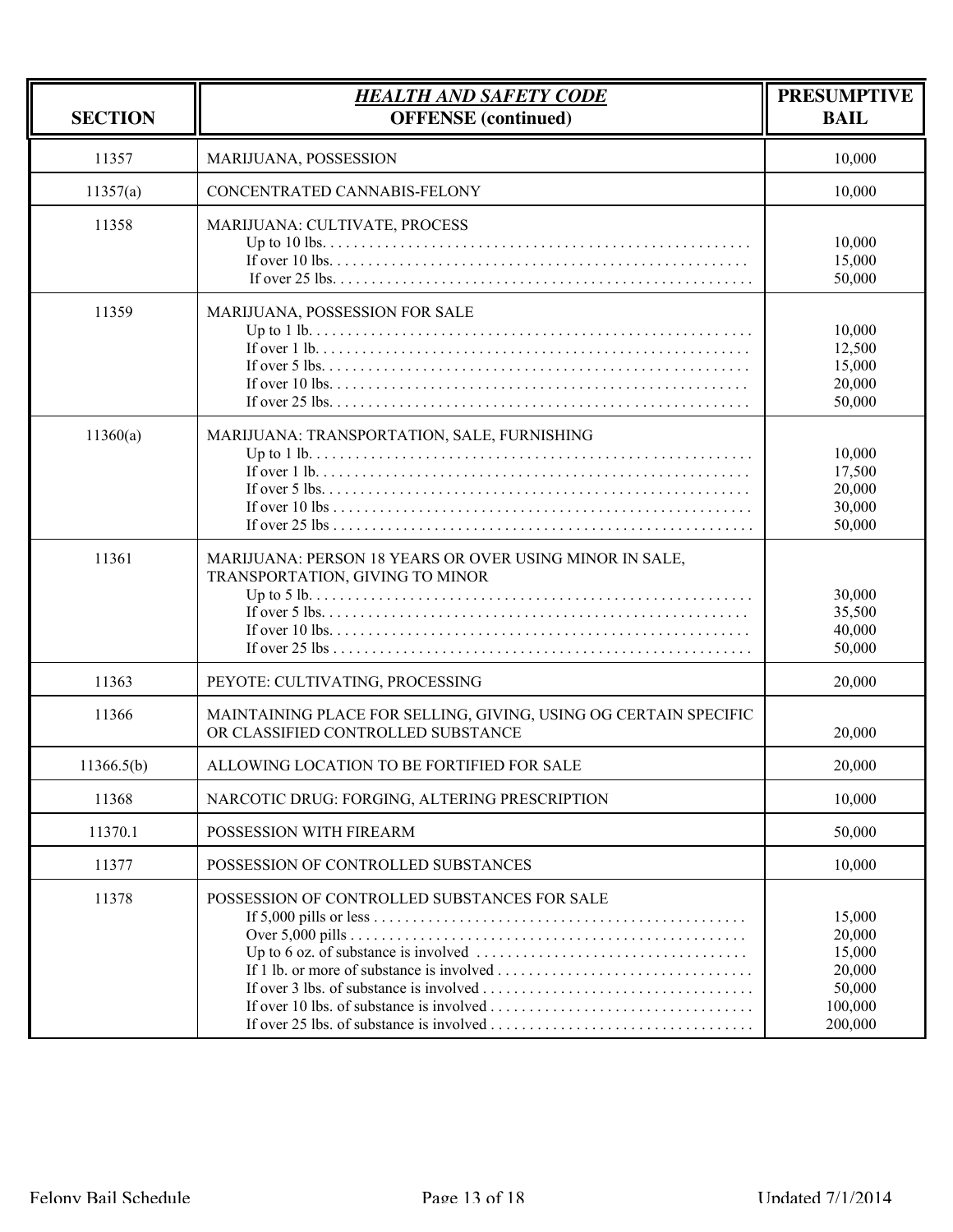| <b>SECTION</b> | <b>HEALTH AND SAFETY CODE</b><br><b>OFFENSE</b> (continued)                             | <b>PRESUMPTIVE</b><br><b>BAIL</b>                                                                                      |
|----------------|-----------------------------------------------------------------------------------------|------------------------------------------------------------------------------------------------------------------------|
| 11378.5        | POSSESSION OR PURCHASE FOR SALE OF PCP<br>If over 200 gallons liquid or 100 lbs. powder | 20,000<br>25,000<br>30,000<br>50,000<br>75,000<br>100,000<br>250,000<br>500,000<br>1,000,000<br>2,000,000<br>5,000,000 |
| 11379          | <b>SALE OF CONTROLLED SUBSTANCES</b>                                                    | 20,000<br>25,000<br>30,000<br>50,000<br>100,000<br>200,000<br>500,000                                                  |
| 11379.5        | <b>SALE OF PCP</b>                                                                      | 20,000<br>25,000<br>30,000<br>50,000<br>75,000<br>100,000<br>250,000<br>500,000<br>1,000,000<br>2,000,000<br>5,000,000 |
| 11379.6(a)     | MANUFACTURE OF PCP OR METHAMPHETAMINE                                                   | 500,000                                                                                                                |
| 11379.6(b)     | OFFER TO MANUFACTURE                                                                    | 25,000                                                                                                                 |
| 11379.8        | CONVICTION: 11379.6 PCP, METHAMPHETAMINE                                                | 500,000<br>1,000,000<br>2,000,000                                                                                      |
| 11380          | SOLICITING MINOR RE: CONTROLLED SUBSTANCES                                              | 15,000<br>30,000<br>50,000                                                                                             |
| 11383(a)       | POSSESSION OF PRECURSORS WITH INTENT TO MANUFACTURE<br>METHAMPHETAMINE                  | 25,000                                                                                                                 |
| 11383(b)       | POSSESSION OF PRECURSORS WITH INTENT TO MANUFACTURE PCP                                 | 50,000                                                                                                                 |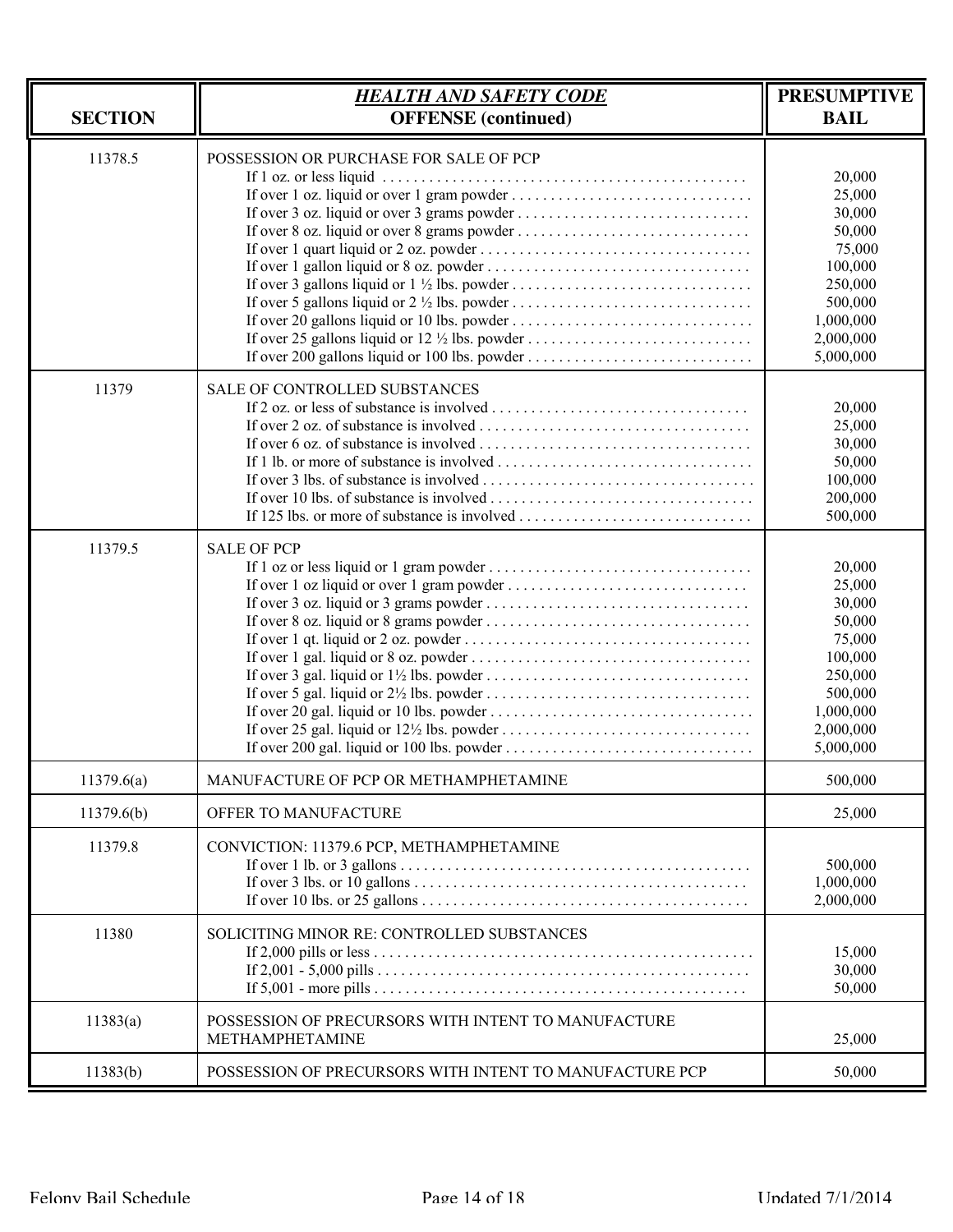| <b>SECTION</b> |  |
|----------------|--|

# *INSURANCE CODE* **OFFENSE**

1871.4 PREPARING/PRESENTING FALSE/FRAUDULENT WORKER'S COMP CLAIM 15,000

| <b>SECTION</b> | <b>VEHICLE CODE</b><br><b>OFFENSE</b>                                                 | <b>PRESUMPTIVE</b><br><b>BAIL</b> |
|----------------|---------------------------------------------------------------------------------------|-----------------------------------|
| 2800.2         | ATTEMPTING TO EVADE PEACE OFFICER WHILE DRIVING RECKLESSLY                            | 50,000                            |
| 2800.3         | WILLFUL FLIGHT CAUSING DEATH                                                          | 100,000                           |
| 4463           | OWNERSHIP CERTIFICATE, LICENSE FORGERY                                                | 5,000                             |
| 10851          | DRIVING CAR WITHOUT CONSENT                                                           | 40,000                            |
| 20001          | HIT AND RUN: PERSONAL INJURY                                                          | 20,000                            |
| 23152          | DRIVING UNDER THE INFLUENCE OF ALCOHOL OR DRUGS<br>If a felony per Section 23175 V.C. | 100,000                           |
| 23153          | DRIVING UNDER THE INFLUENCE OF ALCOHOL OR DRUGS: BODILY<br><b>INJURY</b>              | 100,000                           |

| <b>SECTION</b> | <b>WELFARE AND INSTITUTIONS CODE</b><br><b>OFFENSE</b>  | <b>PRESUMPTIVE</b><br><b>BAIL</b> |
|----------------|---------------------------------------------------------|-----------------------------------|
| 1768.7         | ESCAPE/ATTEMPT FROM YOUTH AUTHORITY W/FORCE OR VIOLENCE | 50,000                            |
| 10980(c)(2)    | <b>WELFARE FRAUD</b>                                    | 5,000                             |
| 10980(G)(1)    | <b>FOOD STAMP FRAUD</b>                                 | 5,000                             |
| 11054          | FALSE AFFIRMATION ON WELFARE APPLICATION                | 15,000                            |

| <b>ENHANCEMENT</b> | <b>INCREMENTS FOR SENTENCE ENHANCING</b><br><b>ALLEGATIONS &amp; OTHER EXTRAORDINARY</b><br><b>FACTS</b><br><b>ALLEGATION</b> | <b>ADD TO</b><br><b>PRESUMPTIVE</b><br><b>BAIL</b> |
|--------------------|-------------------------------------------------------------------------------------------------------------------------------|----------------------------------------------------|
| 186.22             | <b>GANG</b>                                                                                                                   | 50,000                                             |
| 186.22(b)(4 or 5)  | <b>GANG</b>                                                                                                                   | 500,000                                            |
| 12022(a)           | PRINCIPAL ARMED WITH FIREARM                                                                                                  | 25,000                                             |
| 12022(b)           | PERSONAL USE OF WEAPON OTHER THAN FIREARM                                                                                     | 50,000                                             |
| 12022(c)           | PRINCIPAL ARMED WITH FIREARM DURING SPECIFIED DRUG OFFENSES                                                                   | 15,000                                             |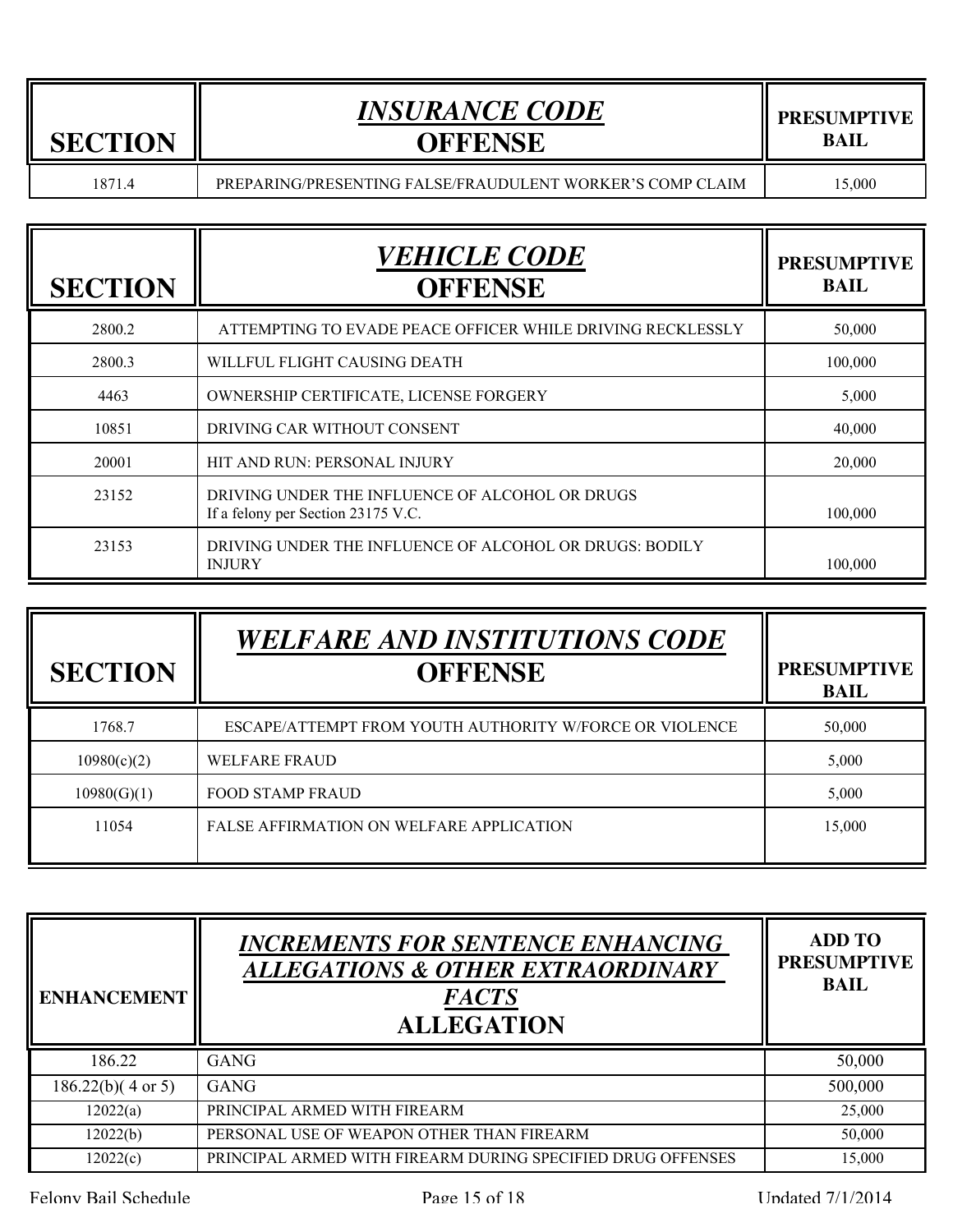| <b>ENHANCEMENT</b>       | <b>INCREMENTS FOR SENTENCE ENHANCING ALLEGATIONS &amp;</b><br><b>OTHER EXTRAORDINARY FACTS</b><br><b>ALLEGATION</b> (continued) | <b>ADD TO</b><br><b>PRESUMPTIVE</b><br><b>BAIL</b> |
|--------------------------|---------------------------------------------------------------------------------------------------------------------------------|----------------------------------------------------|
| 12022(d)                 | PRINCIPAL ARMED WITH WEAPON OTHER THAN FIREARM                                                                                  | 15,000                                             |
| 12022.1(b)               | NEW FELONY OFFENSE COMMITTED WHILE FELONY CHARGES PENDING<br><b>AGAINST DEFENDANT</b>                                           | 50,000                                             |
| 12022.1(e)               | NEW FELONY OFFENSE COMMITTED WHILE DEFENDANT ON PRISON<br><b>PAROLE</b>                                                         | 25,000                                             |
| 12022.1(f)               | NEW FELONY OFFENSE COMMITTED WHILE DEFENDANT ON FELONY<br><b>PROBATION</b>                                                      | 20,000                                             |
| 12022.2                  | <b>ARMOR PIERCING AMMUNITION</b>                                                                                                | 50,000                                             |
| 12022.3(a)               | <b>USE FIREARM SEX CASE</b>                                                                                                     | 30,000                                             |
| 12022.3(b)               | ARMED FIREARM SEX CASE                                                                                                          | 25,000                                             |
| 12022.5(a)               | PERSONAL USE OF FIREARM                                                                                                         | 50,000                                             |
| 12022(b)                 | DISCHARGING FIREARM AT OCCUPIED VEHICLE                                                                                         | 50,000                                             |
| 12022.55                 | DISCHARGING FIREARM FROM VEHICLE                                                                                                | 50,000                                             |
| 12022.6(a)               | LOSS EXCEEDS \$50,000 or amount of loss, whichever is greater                                                                   | 50,000                                             |
| 12022.6(b)               | LOSS EXCEEDS \$150,000 or amount of loss, whichever is greater                                                                  | 150,000                                            |
| $\overline{12}022.6(c)$  | LOSS EXCEEDS \$1,000,000 or amount of loss, whichever is greater                                                                | 1,000,000                                          |
| 12022.6(d)               | LOSS EXCEEDS \$2,500,000 or amount of loss, whichever is greater                                                                | 2,500,000                                          |
| 12022.53(b)              | FIREARM USE W/SPECIFIC CRIME                                                                                                    | 100,000                                            |
| 12022.53(c)              | INTENTIONAL DISCHARGE W/SPECIFIC CRIME                                                                                          | 200,000                                            |
| $12022.\overline{53(d)}$ | PERSONAL DISCHARGE W/G.B.I. AND SPECIFIC CRIME                                                                                  | 300,000                                            |
| 12022.7                  | <b>INFLICTION OF GREAT BODILY INJURY</b>                                                                                        | 50,000                                             |
| 12022.75                 | ADMINISTER DRUG AGAINST VICTIM'S WILL                                                                                           | 20,000                                             |
| 12022.8                  | G.B.I. IN CONNECTION WITH CERTAIN SEX OFFENSE                                                                                   | 50,000                                             |
| 12022.9                  | <b>G.B.I. CAUSING TERMINATION OF PREGNANCY</b>                                                                                  | 100,000                                            |

| <b>SECTION</b> | <b>PRIORS AND OTHER CONDITIONS</b><br><b>OFFENSE</b>                                                                                                         | <b>PRESUMPTIVE</b><br><b>BAIL</b> |
|----------------|--------------------------------------------------------------------------------------------------------------------------------------------------------------|-----------------------------------|
| 667(a)         | <b>SERIOUS FELONY</b>                                                                                                                                        | 50,000                            |
| 667.5          | VALID PRIOR UNDER P.C. SECTION 667.5<br>a. Violent Prior Term and Violence Present Offense as per P.C. Section 667.5(a)<br>b. All others per P.C. $667.5(b)$ | 40,000<br>20,000                  |
| 667.6(a)       | SEX CONVICTION WITH PRIOR SEX CONVICTION                                                                                                                     | 30,000                            |
| 667.6(b)       | SEX CONVICTION WITH TWO OR MORE PRIOR SEX CONVICTIONS                                                                                                        | 75,000                            |
| 667.7          | <b>G.B.I. WITH PRIOR VIOLENT FELONY CONVICTION</b>                                                                                                           | 100,000                           |
| 667.8(a)       | KIDNAPPING TO COMMIT SEX OFFENSE                                                                                                                             | 500,000                           |
| 667.8(b)       | KIDNAPPING TO COMMIT SEX, VICTIM UNDER 14                                                                                                                    | 500,000                           |
| 667.85         | KIDNAPPING WITH INTENT TO DEPRIVE LEGAL GUARDIAN CUSTODY                                                                                                     | 25,000                            |
| 667.9          | CERTAIN ENUMERATED CRIMES AGAINST AGED/UNDER 14,<br><b>HANDICAPPED</b>                                                                                       | 25,000                            |
| 667.10         | SEX CRIMES (REPEAT OFFENDER) AGAINST AGED/UNDER 14                                                                                                           | 75,000                            |
| 1203.08        | TWO PRIOR FELONY CONVICTIONS WITHIN 10 YEARS                                                                                                                 | 20,000                            |
| 1203.09        | VIOLENT FELONIES AGAINST AGED                                                                                                                                | 50,000                            |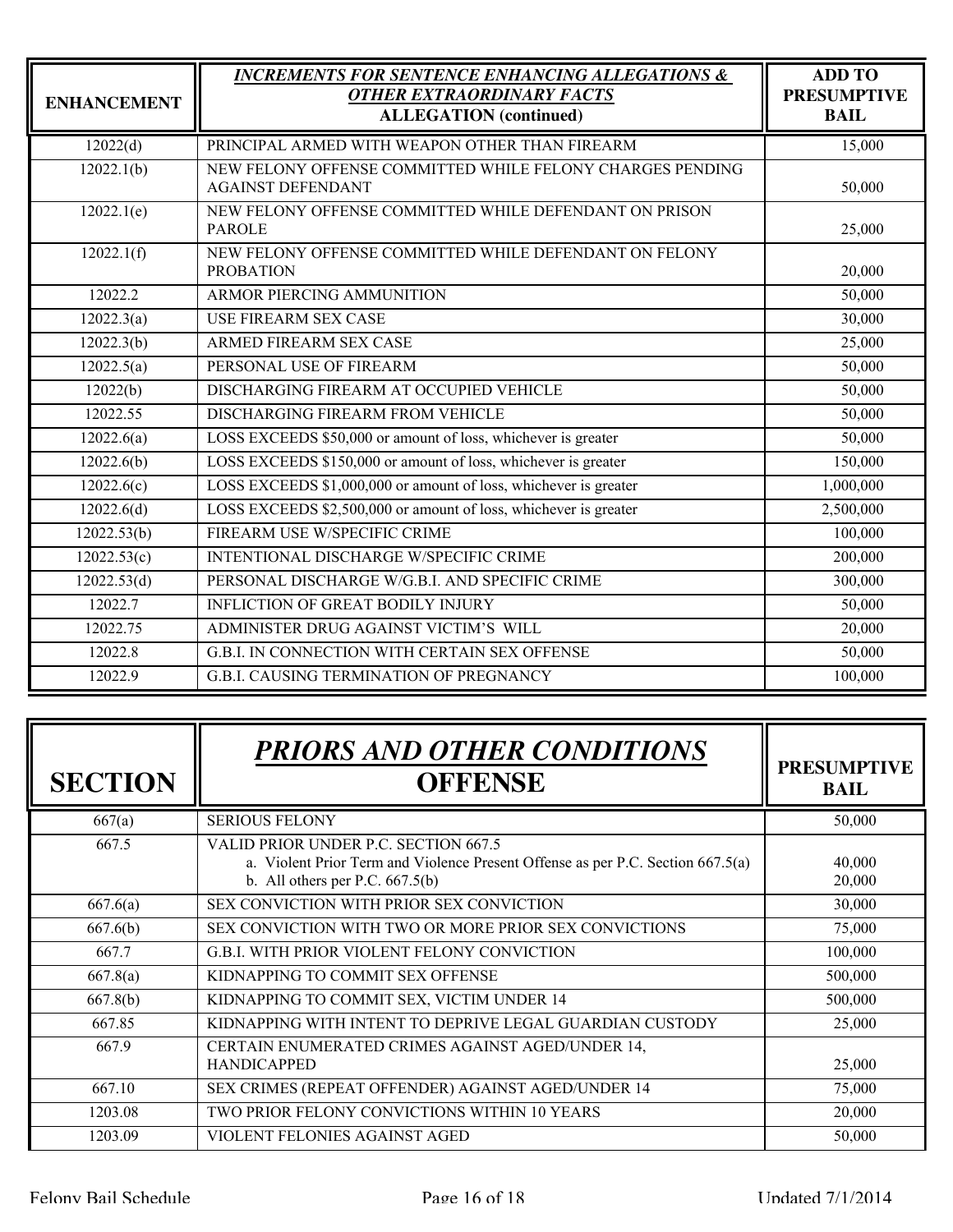### **FELONY COMPLAINT MULTIPLE COUNT BAIL FORM**

#### **COLUMN 1**

These felony charges either have separate victims, occurred on separate These felonies have the same victim and occurred occasions, or are separate and distinct sex acts on the same victim.

#### **COLUMN 2**

at the same time; or are not separate and distinct sex acts on the same victim.

| Charge                                             | Separate | Separate<br>Victim Occasions | Sep. $&$<br>Distinct |                           |  |  |  |  |
|----------------------------------------------------|----------|------------------------------|----------------------|---------------------------|--|--|--|--|
|                                                    |          |                              | Sex Act              |                           |  |  |  |  |
| $1.$ $\blacksquare$                                |          |                              |                      | 1. $\qquad \qquad \qquad$ |  |  |  |  |
| 2.                                                 |          |                              |                      | 2.                        |  |  |  |  |
| 3.                                                 |          |                              |                      | 3.                        |  |  |  |  |
| 4.                                                 |          |                              |                      |                           |  |  |  |  |
| 5.                                                 |          |                              |                      | 5.                        |  |  |  |  |
| 6.                                                 |          |                              |                      | 6.                        |  |  |  |  |
| Total bail per bail schedule recommended by DA: \$ |          |                              |                      |                           |  |  |  |  |

The total Bail is the aggregate amount for each offense listed in Column 1 and the amount for an offence in Column 2 with the highest bail.

## **ATTACHMENT "A"**